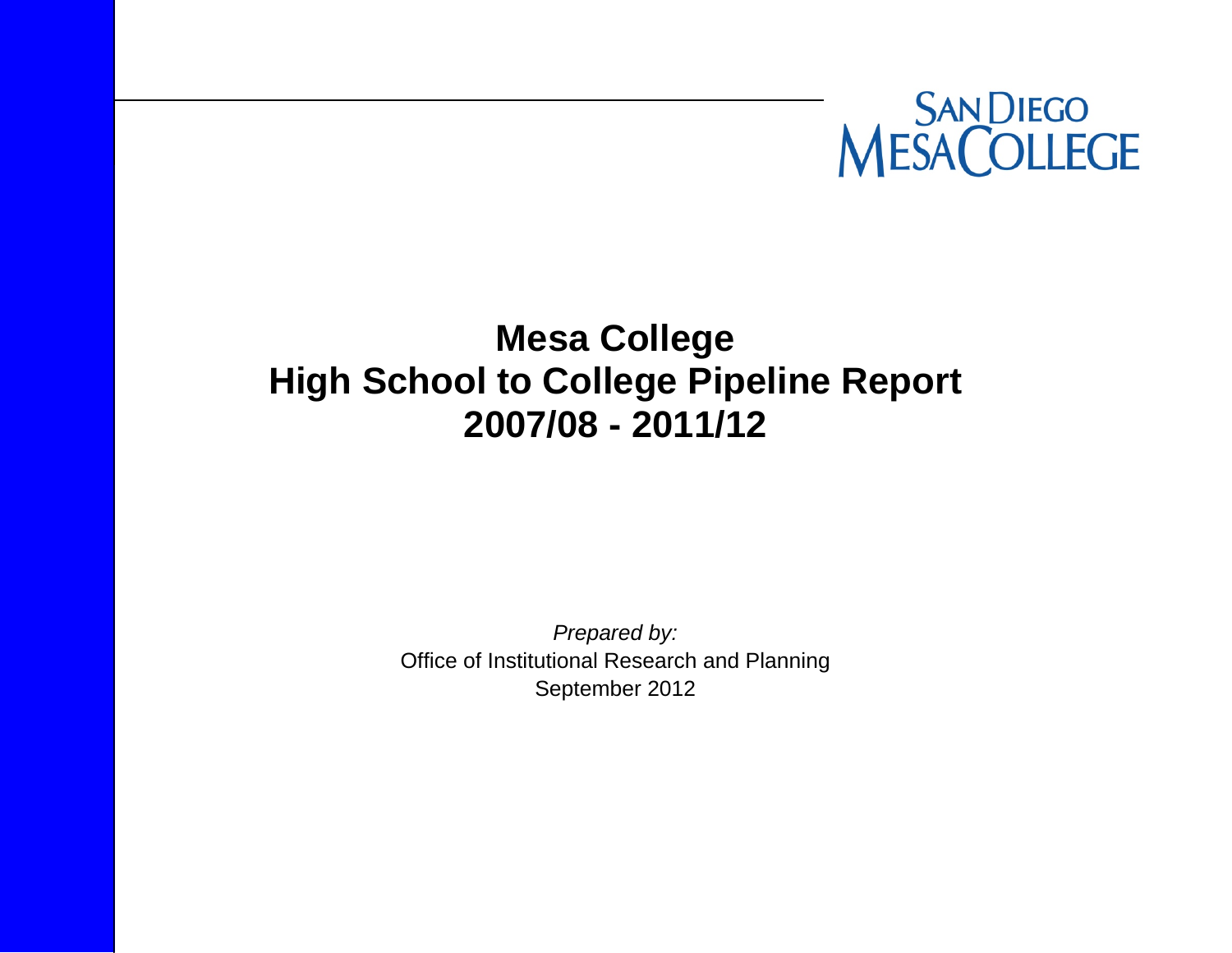# **Table of Contents**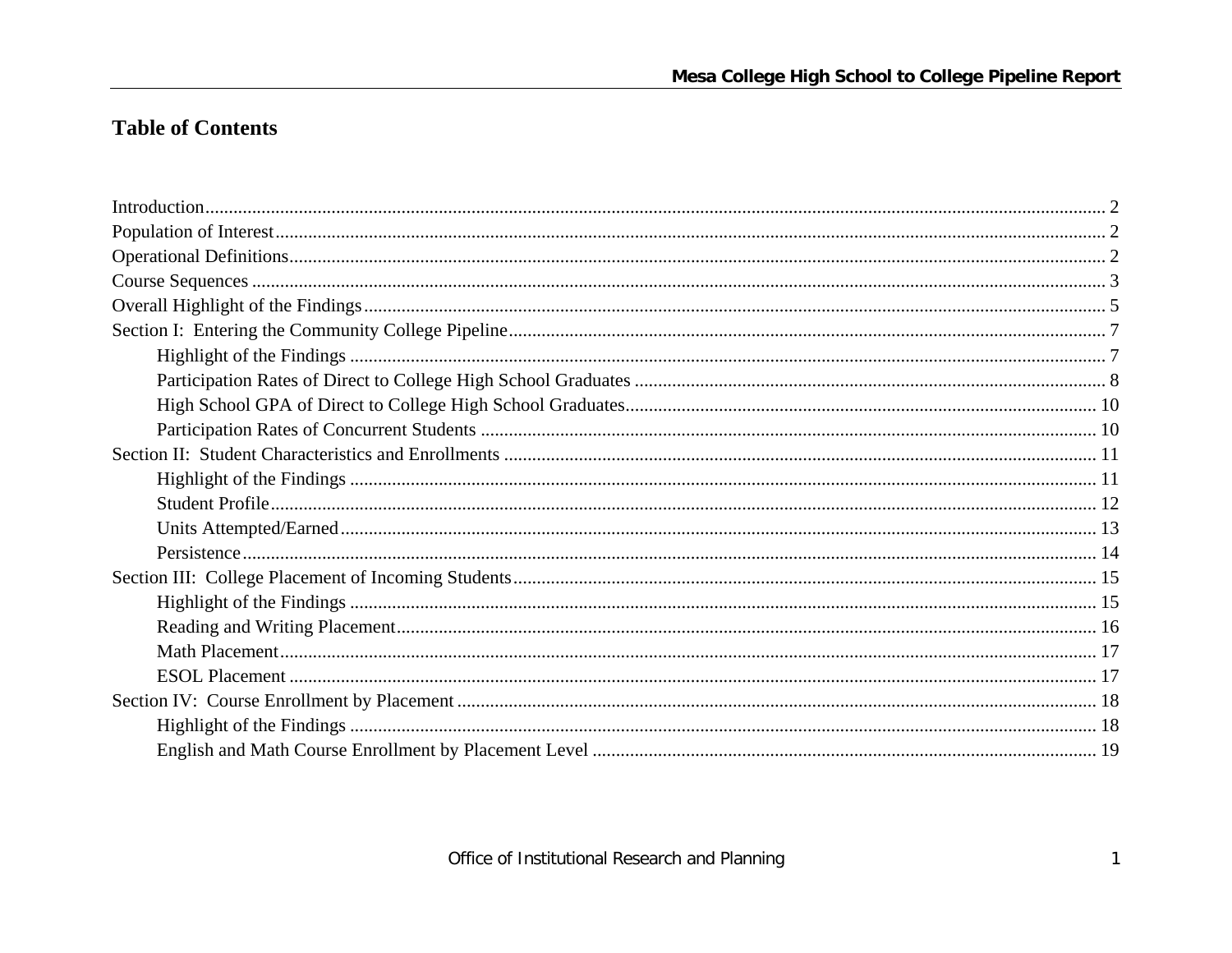## **Introduction**

The annual High School to College Pipeline Report provides a comprehensive descriptive analysis of incoming first-time to college high school graduates. The report is part of a larger initiative to provide the colleges and the District with information for integrating plans and strategies that support student success and enrollment management. The report is intended to inform college and district decision-making, instructional programs and support services planning, and outreach and marketing.

The High School to College Pipeline Report series comprises four reports: 1) All Colleges, 2) City College/ECC, 3) Mesa College, and 4) Miramar College. Each report contains four sections that focus on enrollment patterns and placement as students enter college for the first time. The first section focuses on students' entry into Mesa College via high school-to-college graduate participation and concurrent student participation rates. First-time to college high school graduates are the focus of the remaining sections, including: student characteristics and college enrollment patterns in Section II; reading, writing, math, and ESOL placements in Section III; and finally, English and math enrollments by placement level in Section IV. In most instances, benchmark information is provided as a point of comparison, such as three or five-year averages and/or percentage change.

#### **Population of Interest**

**First-time to college high school graduates** are students who reported completion from a high school within four years of subsequently enrolling at Mesa College for the first time. First-time to college students are those students who indicated on their application for admission that they had not previously attended Mesa College or another college or university. For the purposes of this study, high school graduates are those students that received a certification of California high school proficiency, a G.E.D./high school certificate, or a high school diploma, including a foreign high school diploma. Unless otherwise noted, students who are concurrently attending high school, a four-year institution, or adult school are excluded from this population.

## **Operational Definitions**

**Annual Persistence Rate:** Continuous fall-spring-fall enrollment: The percentage of official census enrolled students in a fall term who received a grade notation of A, B, C, D, F, P, NP, I or RD and who enrolled in at least one course in the subsequent spring and fall terms and received a grade notation of A, B, C, D, F, P, NP, I or RD in each term. (SDSU and UCSD-only students and sections are excluded. Intersession, tutoring, in-service, and cancelled classes are excluded.)

**Enrollment:** The number of seats or duplicated headcount. Includes students who are enrolled as of the course designated census day. (Drops, Never Attends, cancelled, and tutoring classes are excluded.)

**Headcount:** The unduplicated count of students. Includes students who are enrolled as of the course designated census day (excludes Drops, Never Attends, and cancelled classes).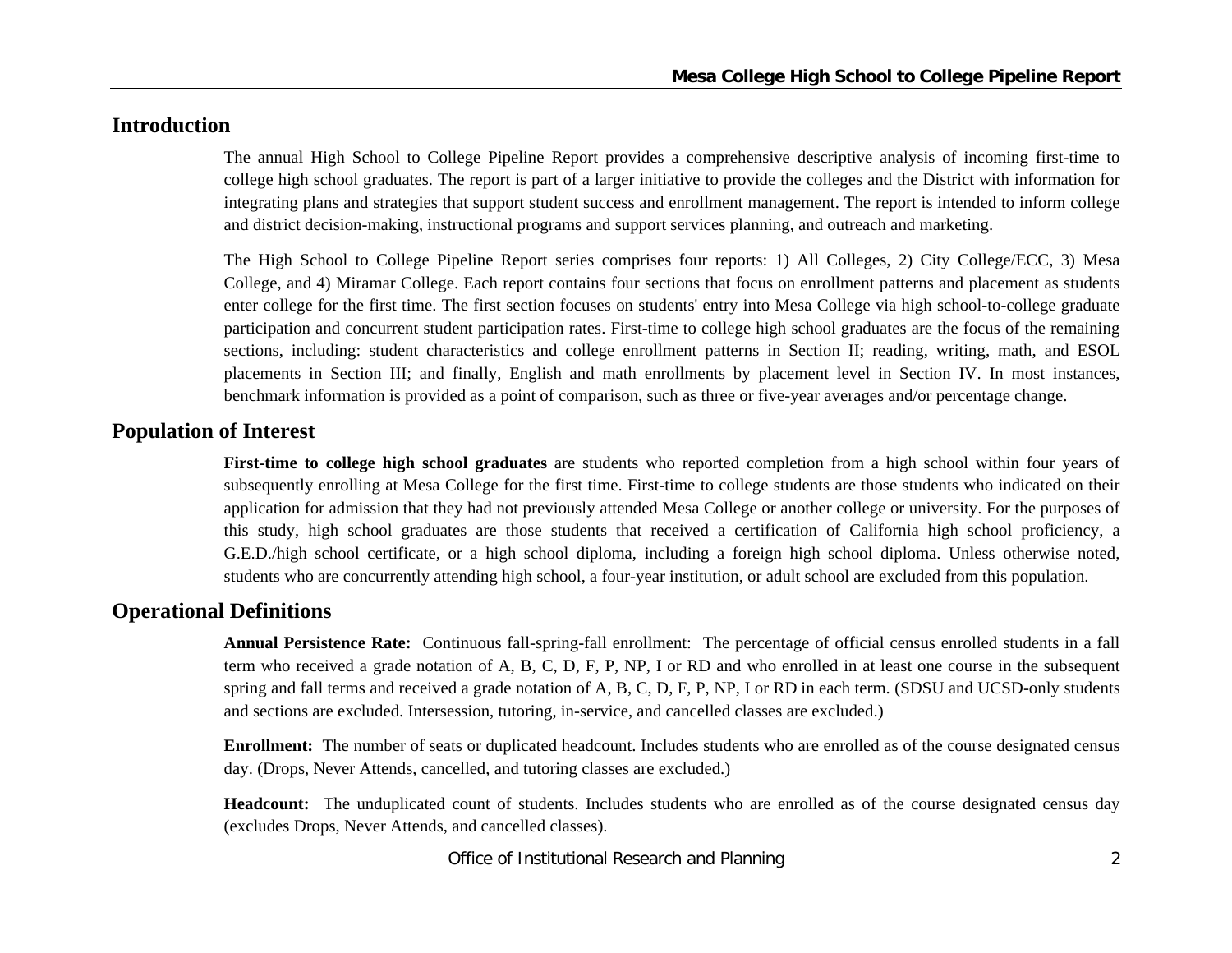# **Course Sequences**

Figure 1. Current English and ESOL course sequence

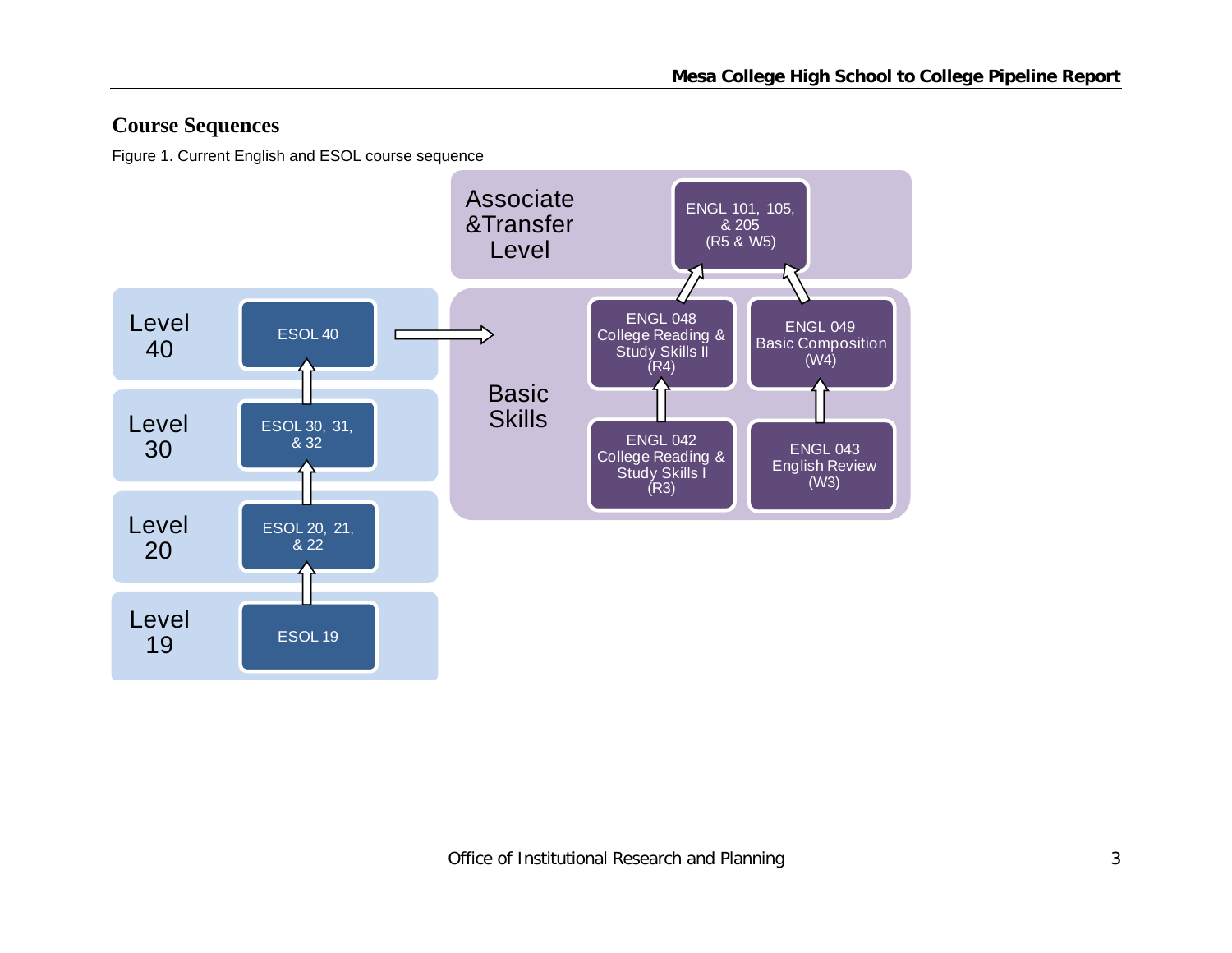

Figure 2. Current math course sequence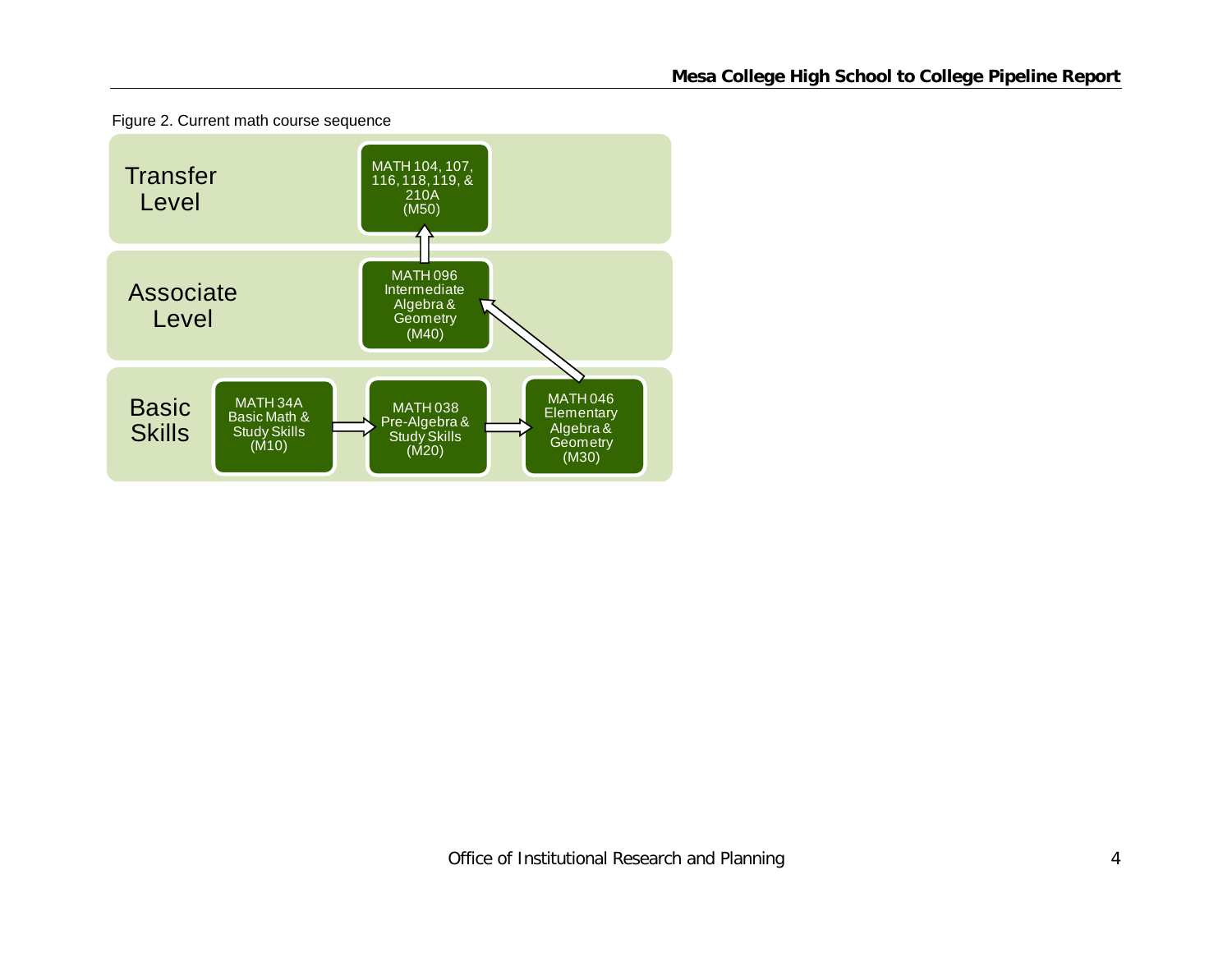# **Overall Highlight of the Findings**

- 1. In 2011/12, approximately 21% of the 2010/11 feeder high school graduates (1,235 out of 5,924 students) and 6% of the 2010/11 non-feeder high school graduates (728 out of 12,204 students) directly entered Mesa College within the year following high school completion. This does not include 835 direct entrants for whom high school graduate data were unavailable or whose high schools enrolled fewer than 20 SDCCD direct entrants in each of the five years. The 2011/12 feeder and non-feeder school student entry rates are comparable to the five-year averages of 21% and 5%, respectively.
- 2. Among the 2010/11 concurrent high school seniors enrolled at Mesa College, 13% continued their enrollment as college-only students the following year (145 out of 1,155 students). Concurrent seniors who had attended district feeder high schools in 2010/11 participated the following year at a much higher rate (18%; 131 out of 728 students) than students who had concurrently attended non-feeder high schools (3%; 14 out of 427 students). Over five years, participation rates remained relatively steady among students who had concurrently attended feeder schools (16%-20%).
- 3. Twenty-nine percent of the 2011/12 first-time to college high school graduates reported that they were the first generation of college-going students in their family (742 out of 2,542 students). This is comparable to the five-year average of 26%.
- 4. In 2011/12, 69% of the first-time to college high school graduates who enrolled in 0.1-2.9 units completed the total number of units (111 out of 162 students), while fewer than half of the students who enrolled in 6.0-8.9 units and 9.0-11.9 units (45% each) completed the total number of units (6.0-8.9 units, 197 out of 441 students; 9.0-11.9 units, 221 out of 490 students).
- 5. Nearly three out of four (73%) first-time to college high school graduates at Mesa College persisted from the Fall 2010 term to the following spring term (1,252 out of 1,710 students) and half (50%) annually persisted to a second fall term (849 out of 1,710 students), which is comparable to the five-year average term-to-term (72%) and annual (50%) persistence of first-time to college graduates.
- 6. In 2011/12, a majority of the first-time to college high school graduates tested in reading (75%; 1,843 out of 2,446 students), writing (75%; 1,843 out of 2,446 students), and math (77%; 1,886 out of 2,446 students). Overall, the percentages of students testing in reading, writing, and math declined between 2009/10 and 2010/11 and then peaked in 2011/12, likely a result of temporary changes that took place at Mesa that affected access and demand.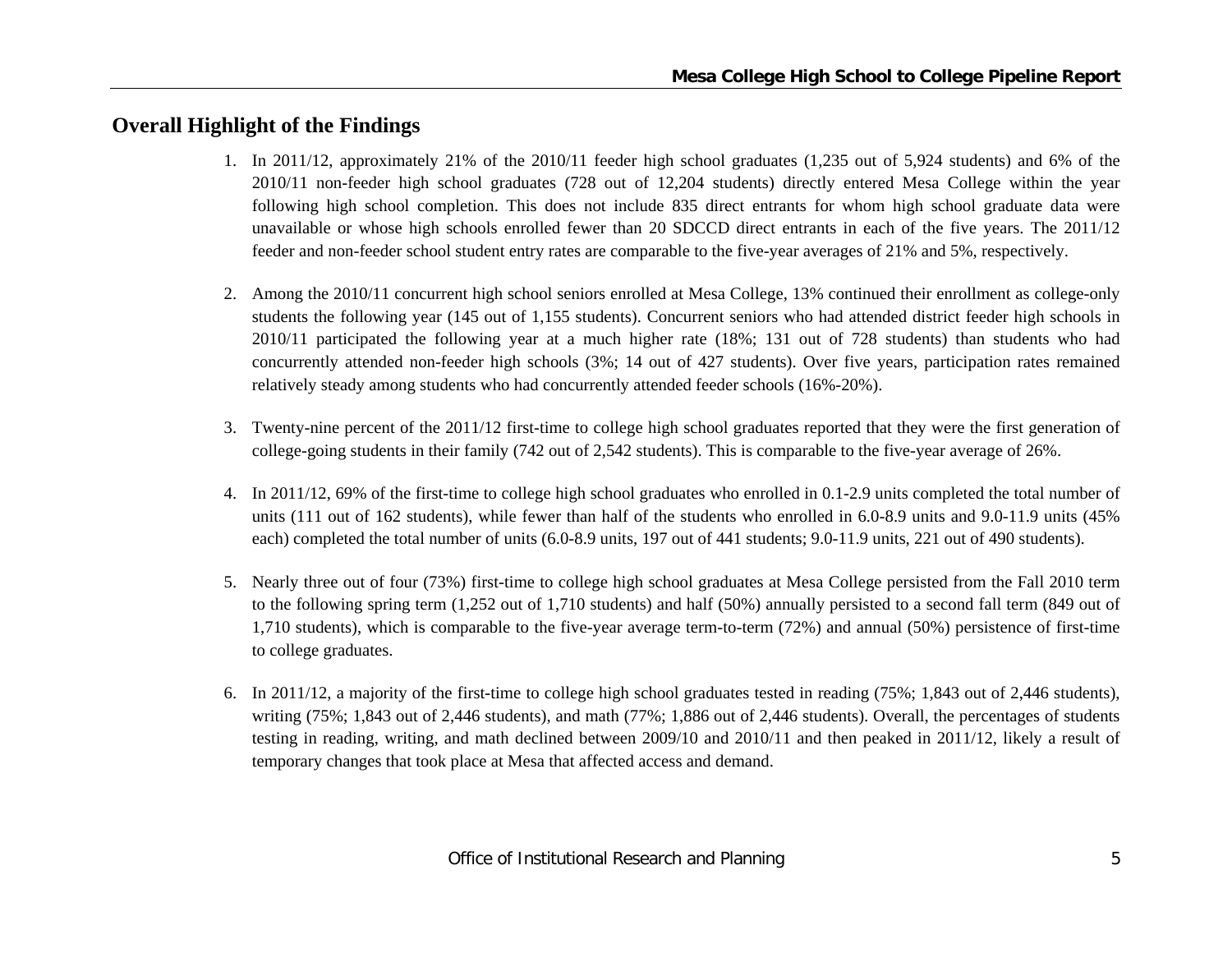- 7. In 2011/12, 39% of the first-time to college high school graduates who tested in **reading** placed at basic skills (721 out of 1,843 students). The majority of first-time to college high school graduates who tested in **writing** placed at basic skills (67%; 1,237 out of 1,843 students). The majority of first-time to college high school graduates who tested in **math** in 2011/12 also placed at basic skills (61%; 1,143 out of 1,886 students). Among first-time to college high school graduates who tested in **ESOL** in 2011/12, over half of the students placed four to five levels below English transfer level (ESOL levels 19 and 20, 52%; 36 out of 69 students).
- 8. Almost half (47%) of the Fall 2011 first-time to college high school graduates who placed in transfer/Associate level English enrolled in an English course at or below their placement level the end of their first year at Mesa College (404 out of 855 students).
- 9. By the end of their first year at Mesa College, 56% of the Fall 2011 first-time to college high school graduates who placed in transfer level math enrolled in a math course at or below their placement level (221 out of 396 students) and 57% of those who placed in Associate level math enrolled in a math course at or below their placement level (141 out of 246 students).
- 10. Among the Fall 2011 first-time to college high school graduates who placed in basic skills level reading or writing, nearly half (48%) enrolled in an English course at their placement level by the end of their first year at Mesa College (243 out of 507 students). Sixty percent of the Fall 2011 first-time to college high school graduates who placed in basic skills level math enrolled in a math course at their placement level by the end of their first year (521 out of 869 students).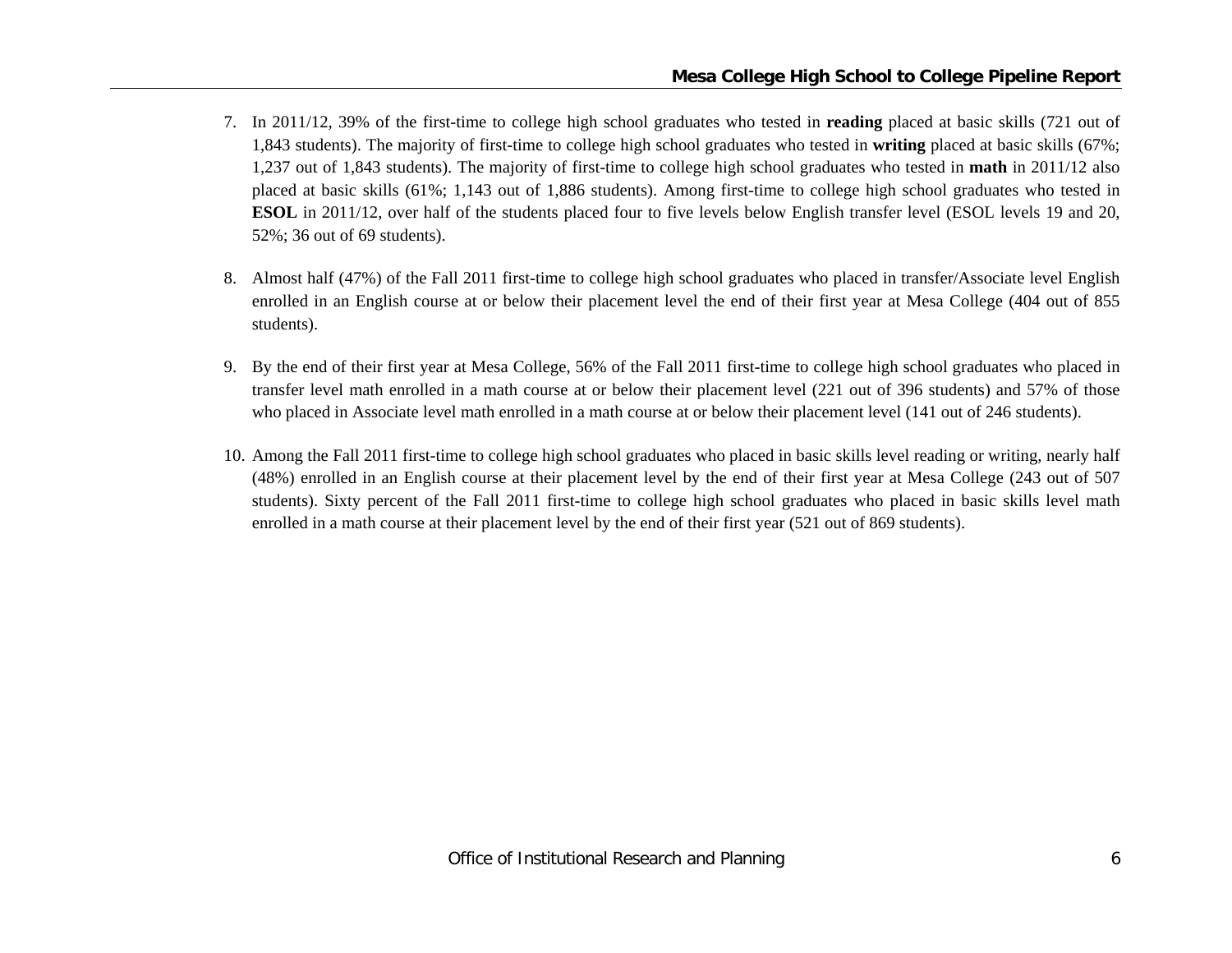## **Section I: Entering the Community College Pipeline**

This section describes different aspects of high school student entry to Mesa College. Student trends are measured across five years, from 2007/08 to 2011/12. Students who are concurrently attending SDSU or UCSD are excluded.

High school-to-college participation rates and high school GPA of direct incoming high school graduates are reported in Tables 1 and 2. Direct incoming graduates are students who enrolled at Mesa College in the year following their reported high school completion. When possible, high school-to-college participation rates are disaggregated by feeder and non-feeder high schools. District feeders are those high schools located within the district's service area zip codes. Non-district feeders are remaining high schools located outside the district's service area zip codes.

High school seniors who are concurrently enrolled at Mesa College are tracked to determine the rate of continued participation as college-only students (see Table 3). **Students who re-enroll as concurrent students in the subsequent year are excluded from re-enrollment figures.** Results provide aggregate totals/averages for students attending feeder and non-feeder high schools as a point of comparison.

#### **Highlight of the Findings**

- In 2011/12, approximately 21% of the 2010/11 feeder high school graduates and 6% of the 2010/11 non-feeder high school graduates directly entered Mesa College within the year following high school completion, which are comparable to the fiveyear averages of 21% and 5%, respectively (see Table 1). This does not include direct entrants for whom high school graduate data were unavailable or whose high schools enrolled fewer than 20 SDCCD direct entrants in each of the five years. Among feeder schools, Kearny, Clairemont, and Madison high schools had the highest graduate participation rates at Mesa College on average over five years (46%, 40%, and 40%, respectively). Among non-feeder high schools, the Charter School of San Diego had the highest graduate participation rate over five years (20%), which is close to the five-year average graduate participation rate of feeder schools (21%).
- $\bullet$  Over half (56%) of the direct-to-college high school graduates in 2011/12 who included their GPA on their college application reported that they had earned a 2.0-3.0 high school GPA (comparable to the five-year average of 55%) and 43% reported that they had earned higher than a 3.0 GPA (comparable to the five-year average of 44%; see Table 2).
- e Among the 2010/11 concurrent high school seniors enrolled at Mesa College (N=1,155), 13% continued their enrollment as college-only students the following year (see Table 3). Concurrent seniors who had attended district feeder high schools in 2010/11 participated the following year at a much higher rate than students who had concurrently attended non-feeder high schools (18% and 3%, respectively). Over five years, participation rates remained relatively steady among students who had concurrently attended feeder schools (16%-20%).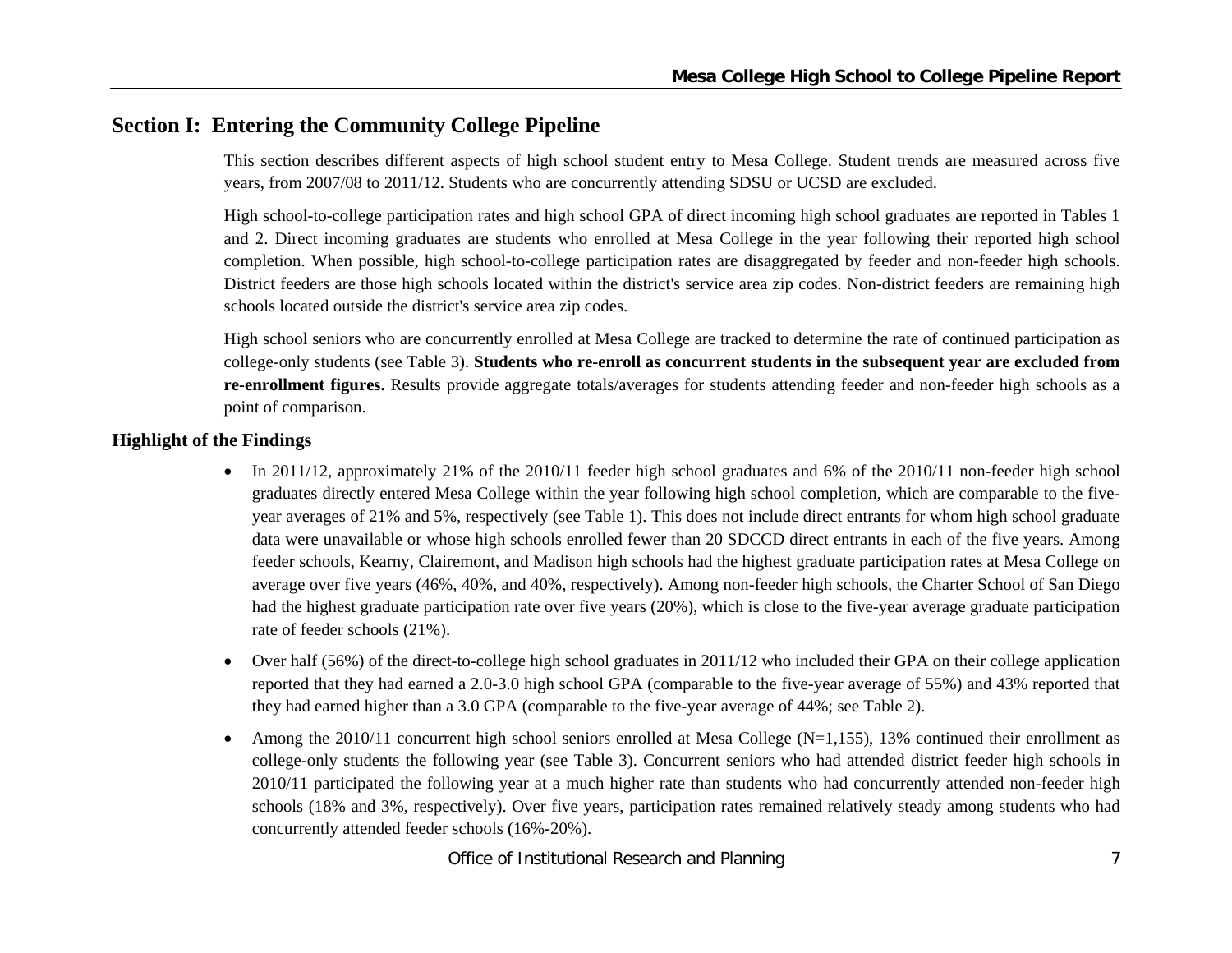# **Participation Rates of Direct to College High School Graduates**

|                     |                          |                |                |                 |       |                 |     |       |                |                 |       |                |     |       |                |     | 06/07- |          |                 |
|---------------------|--------------------------|----------------|----------------|-----------------|-------|-----------------|-----|-------|----------------|-----------------|-------|----------------|-----|-------|----------------|-----|--------|----------|-----------------|
|                     |                          | 06/07          |                | 07/08           | 07/08 | 08/09           |     | 08/09 |                | 09/10           | 09/10 | 10/11          |     | 10/11 | 11/12          |     | 10/11  |          | 07/08-11/12     |
|                     |                          | Grads          |                | <b>Entrants</b> | Grads | <b>Entrants</b> |     | Grads |                | <b>Entrants</b> | Grads | Entrants       |     | Grads | Entrants       |     | Grads  |          | <b>Entrants</b> |
|                     |                          | N              | N.             | %               | N     | N               | %   | N     | N              | %               | N     | N              | %   | N     | N              | %   |        | % Change | Avg %           |
|                     |                          |                |                |                 |       |                 |     |       |                |                 |       |                |     |       |                |     |        |          |                 |
|                     | Clairemont**             | 249            | 99             | 40%             | 232   | 86              | 37% | 243   | 104            | 43%             | 250   | 104            | 42% | 278   | 110            | 40% | 12%    | 11%      | 40%             |
|                     | Crawford*                | 217            | 24             | 11%             | 208   | 27              | 13% | 220   | 30             | 14%             | 236   | 56             | 24% | 193   | 30             | 16% | $-11%$ | 25%      | 16%             |
|                     | Hoover*                  | 285            | 31             | 11%             | 273   | 21              | 8%  | 343   | 48             | 14%             | 322   | 63             | 20% | 311   | 57             | 18% | 9%     | 84%      | 14%             |
|                     | Kearny**                 | 264            | 121            | 46%             | 302   | 140             | 46% | 292   | 141            | 48%             | 331   | 151            | 46% | 318   | 144            | 45% | 20%    | 19%      | 46%             |
|                     | La Jolla**               | 358            | 78             | 22%             | 358   | 67              | 19% | 384   | 73             | 19%             | 338   | 68             | 20% | 358   | 62             | 17% | 0%     | $-21%$   | 19%             |
|                     | Lincoln*                 | $\overline{0}$ | 10             |                 | 200   | 10              | 5%  | 251   | 23             | 9%              | 354   | 46             | 13% | 389   | 33             | 8%  |        | ---      | 9%              |
|                     | Madison**                | 239            | 88             | 37%             | 229   | 110             | 48% | 199   | 69             | 35%             | 224   | 99             | 44% | 247   | 88             | 36% | 3%     | 0%       | 40%             |
|                     | Mark Twain**             | 44             | 20             | 45%             | 61    | 24              | 39% | 207   | 30             | 14%             | 208   | 17             | 8%  | 186   | 18             | 10% | 323%   | $-10%$   | 15%             |
|                     | Mira Mesa***             | 519            | 81             | 16%             | 505   | 74              | 15% | 504   | 106            | 21%             | 598   | 144            | 24% | 591   | 84             | 14% | 14%    | 4%       | 18%             |
|                     | Mission Bay**            | 261            | 81             | 31%             | 287   | 66              | 23% | 310   | 64             | 21%             | 267   | 75             | 28% | 276   | 66             | 24% | 6%     | $-19%$   | 25%             |
|                     | Morse*                   | 453            | 18             | 4%              | 446   | 16              | 4%  | 447   | 18             | 4%              | 442   | 44             | 10% | 380   | 34             | 9%  | $-16%$ | 89%      | 6%              |
| Feeder High Schools | Point Loma**             | 309            | 83             | 27%             | 400   | 103             | 26% | 369   | 92             | 25%             | 402   | 110            | 27% | 424   | 136            | 32% | 37%    | 64%      | 28%             |
|                     | San Diego High*          | 411            | 28             | 7%              | 386   | 29              | 8%  | 393   | 21             | 5%              | 452   | 59             | 13% | 484   | 51             | 11% | 18%    | 82%      | 9%              |
|                     | San Diego SCPA*          | 174            | 17             | 10%             | 161   | 20              | 12% | 179   | 21             | 12%             | 169   | 22             | 13% | 179   | 21             | 12% | 3%     | 24%      | 12%             |
|                     | Scripps Ranch***         | 483            | 65             | 13%             | 479   | 66              | 14% | 476   | 80             | 17%             | 494   | 95             | 19% | 530   | 90             | 17% | 10%    | 38%      | 16%             |
|                     | Serra***                 | 360            | 76             | 21%             | 395   | 90              | 23% | 417   | 112            | 27%             | 397   | 85             | 21% | 365   | 107            | 29% | 1%     | 41%      | 24%             |
|                     | University City***       | 387            | 81             | 21%             | 418   | 93              | 22% | 378   | 100            | 26%             | 401   | 98             | 24% | 415   | 104            | 25% | 7%     | 28%      | 24%             |
|                     | <b>Feeder Total</b>      | 5,013          | 991            | 20%             | 5,340 | 1,042           | 20% | 5,612 | 1,132          | 20%             | 5,885 | 1,336          | 23% | 5,924 | 1,235          | 21% | 18%    | 25%      | 21%             |
|                     | Abraxas                  | 139            | $\overline{5}$ | 4%              | 151   | 9               | 6%  | 109   | $\overline{7}$ | 6%              | 147   | $\overline{7}$ | 5%  | 122   | $\overline{7}$ | 6%  | $-12%$ | 40%      | 5%              |
|                     | <b>Bonita Vista</b>      | 544            | 17             | 3%              | 531   | 15              | 3%  | 549   | 14             | 3%              | 536   | 23             | 4%  | 497   | 17             | 3%  | $-9%$  | 0%       | 3%              |
| <b>Schools</b>      | <b>Castle Park</b>       | 377            | 3              | 1%              | 395   | 5               | 1%  | 366   | 3              | 1%              | 352   | 23             | 7%  | 294   | 19             | 6%  | $-22%$ | 533%     | 3%              |
|                     | <b>Charter School SD</b> | 297            | 10             | 3%              | 339   | 94              | 28% | 341   | 82             | 24%             | 436   | 87             | 20% | 450   | 106            | 24% | 52%    | 960%     | 20%             |
|                     | <b>Chula Vista</b>       | 519            | 8              | 2%              | 542   | 13              | 2%  | 574   | 16             | 3%              | 567   | 53             | 9%  | 510   | 26             | 5%  | $-2%$  | 225%     | 4%              |
|                     | Coronado                 | 247            | 18             | 7%              | 226   | 15              | 7%  | 254   | 29             | 11%             | 261   | 35             | 13% | 277   | 34             | 12% | 12%    | 89%      | 10%             |
| Non-Feeder High     | <b>Eastlake</b>          | 551            | 10             | 0%              | 628   | l0              | 0%  | 602   | $\mathbf{1}$   | 0%              | 555   | 16             | 1%  | 502   | 21             | 4%  | $-9%$  | ---      | 1%              |
|                     | <b>Granite Hills</b>     | 546            | 10             | 2%              | 571   | $\overline{4}$  | 1%  | 559   | $\overline{5}$ | 1%              | 532   | $\overline{7}$ | 1%  | 552   | 10             | 2%  | 1%     | 0%       | 1%              |
|                     | Grossmont                | 467            |                | 1%              | 465   | 4               | 1%  | 451   | 9              | 2%              | 518   | 13             | 3%  | 470   | 9              | 2%  | 1%     | 29%      | 2%              |
|                     | <b>Helix</b>             | 460            | <b>17</b>      | 4%              | 440   | 15              | 3%  | 458   | 20             | 4%              | 436   | 18             | 4%  | 466   | 19             | 4%  | 1%     | 12%      | 4%              |

Table 1. Headcount and participation rates of high school graduates who directly enroll at Mesa College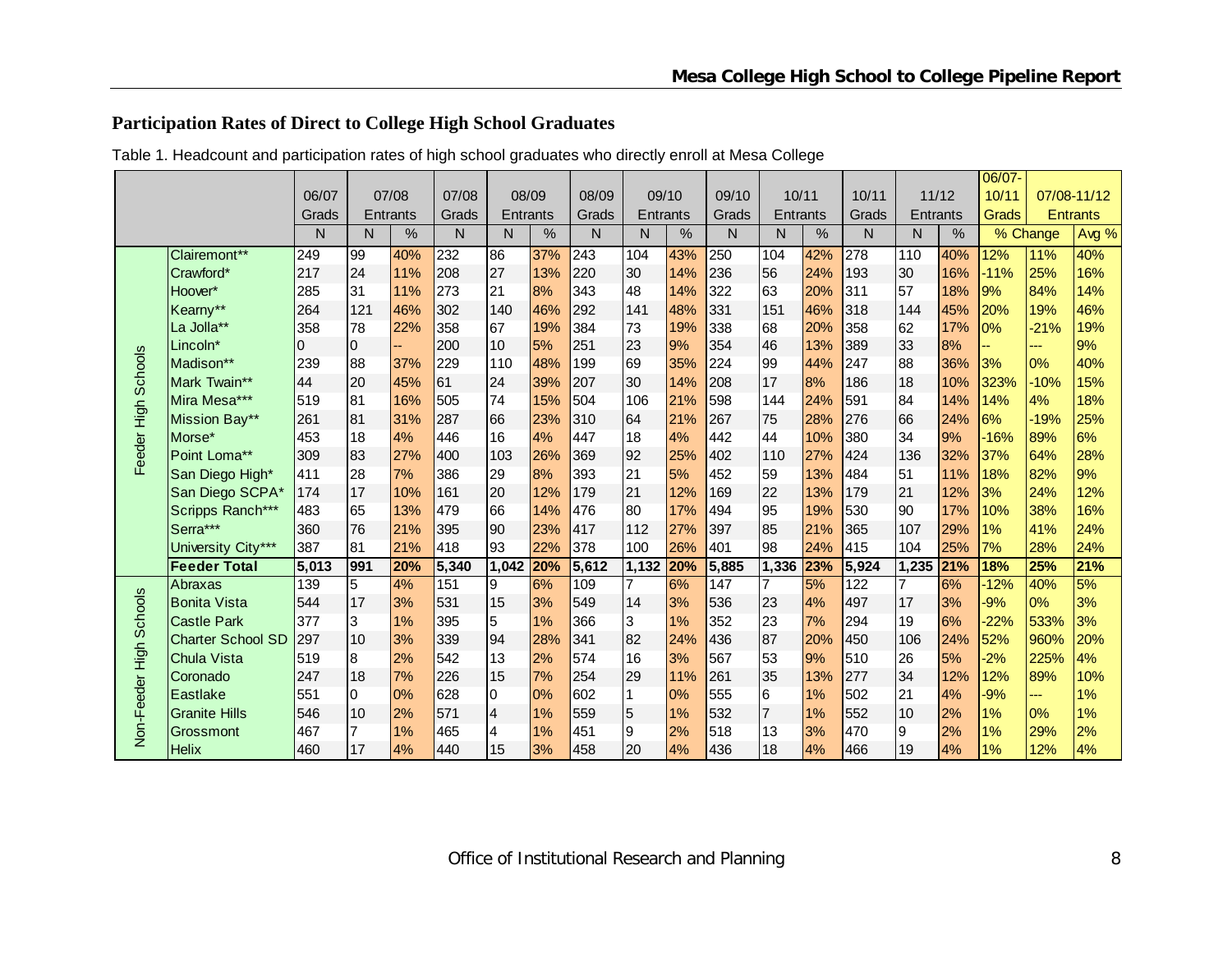Table 1 continued,

|                           |                         |                        |       |          |        |                 |               |        |                |     |        |                |      |        |                  |      | 06/07-        |          |                 |
|---------------------------|-------------------------|------------------------|-------|----------|--------|-----------------|---------------|--------|----------------|-----|--------|----------------|------|--------|------------------|------|---------------|----------|-----------------|
|                           |                         | 06/07                  |       | 07/08    | 07/08  | 08/09           |               | 08/09  | 09/10          |     | 09/10  | 10/11          |      | 10/11  | 11/12            |      | 10/11         |          | 07/08-11/12     |
|                           |                         | Grads                  |       | Entrants | Grads  | <b>Entrants</b> |               | Grads  | Entrants       |     | Grads  | Entrants       |      | Grads  | <b>Entrants</b>  |      | Grads         |          | <b>Entrants</b> |
|                           |                         | N                      | N     | %        | N      | N               | $\frac{0}{0}$ | N      | N              | %   | N      | N              | $\%$ | N.     | N                | $\%$ |               | % Change | Avg %           |
|                           | Hilltop                 | 462                    | 7     | 2%       | 477    | 11              | 2%            | 471    | 8              | 2%  | 546    | 25             | 5%   | 467    | 25               | 5%   | 1%            | 257%     | 3%              |
|                           | Mar Vista               | 430                    |       | 2%       | 474    | 10              | 2%            | 506    | 3              | 1%  | 399    | 20             | 5%   | 310    | 13               | 4%   | $-28%$        | 86%      | 3%              |
|                           | Montgomery              | 405                    | 11    | 3%       | 431    | $\overline{2}$  | 0%            | 410    | 16             | 4%  | 366    | 13             | 4%   | 309    | $\boldsymbol{8}$ | 3%   | $-24%$        | $-27%$   | 3%              |
|                           | <b>Mount Miguel</b>     | 307                    | 6     | 2%       | 319    | 17              | 2%            | 296    | 6              | 2%  | 365    | 10             | 3%   | 340    | 9                | 3%   | 11%           | 50%      | 2%              |
| cont.                     | Mt. Carmel              | 537                    | 60    | 11%      | 495    | 50              | 10%           | 527    | 68             | 13% | 564    | 168            | 12%  | 544    | 51               | 9%   | 1%            | $-15%$   | 11%             |
|                           | Olympian                | 0                      | 0     |          | 2      | I0              | 0%            | 188    | $\mathbf 0$    | 0%  | 262    | $\overline{2}$ | 1%   | 327    | 18               | 6%   |               | ---      | 3%              |
|                           | <b>Otay Ranch</b>       | 616                    | 0     | 0%       | 741    | l0              | 0%            | 598    | $\overline{0}$ | 0%  | 615    | 11             | 2%   | 604    | 32               | 5%   | $-2%$         | ---      | 1%              |
| <b>Schools</b>            | <b>Patrick Henry</b>    | 444                    | 45    | 10%      | 447    | 46              | 10%           | 447    | 47             | 11% | 471    | 59             | 13%  | 502    | 52               | 10%  | 13%           | 16%      | 11%             |
|                           | Poway                   | 666                    | 37    | 6%       | 700    | 43              | 6%            | 597    | 30             | 5%  | 633    | 52             | 8%   | 672    | 46               | 7%   | 1%            | 24%      | 6%              |
|                           | Ramona                  | 365                    | 11    | 3%       | 389    | 15              | 4%            | 414    | 12             | 3%  | 398    | 8              | 2%   | 386    | 24               | 6%   | 6%            | 118%     | 4%              |
|                           | Rancho Bernardo         | 646                    | 39    | 6%       | 686    | 44              | 6%            | 643    | 48             | 7%  | 665    | 56             | 8%   | 679    | 50               | 7%   | 5%            | 28%      | 7%              |
|                           | San Ysidro              | 427                    | 0     | 0%       | 464    | $\overline{1}$  | 0%            | 495    | 4              | 1%  | 399    | 17             | 4%   | 407    | 14               | 3%   | $-5%$         | ---      | 2%              |
|                           | Southwest               | 383                    |       | 0%       | 429    | 9               | 2%            | 395    | 3              | 1%  | 347    | 13             | 4%   | 337    | 10               | 3%   | $-12%$        | 900%     | 2%              |
| Non-Feeder High           | Sweetwater              | 560                    | 10    | 2%       | 598    | 12              | 2%            | 626    | 26             | 4%  | 543    | 50             | 9%   | 489    | 32               | 7%   | $-13%$        | 220%     | 5%              |
|                           | <b>Torrey Pines</b>     | 882                    | 21    | 2%       | 620    | 22              | 4%            | 647    | 18             | 3%  | 610    | 26             | 4%   | 647    | 11               | 2%   | $-27%$        | $-48%$   | 3%              |
|                           | <b>West Hills</b>       | 505                    | 12    | 2%       | 488    | 8               | 2%            | 475    | 9              | 2%  | 485    | 13             | 3%   | 467    | $\overline{7}$   | 1%   | $-8%$         | $-42%$   | 2%              |
|                           | Westview                | 534                    | 41    | 8%       | 533    | 39              | 7%            | 576    | 58             | 10% | 592    | 58             | 10%  | 577    | 58               | 10%  | 8%            | 41%      | 9%              |
|                           | <b>Non-Feeder Total</b> | 12,316                 | 403   | 3%       | 12,581 | 493             | 4%            | 12,574 | 542            | 4%  | 12,600 | 773            | 6%   | 12,204 | 728              | 6%   | $-1%$         | 81%      | 5%              |
|                           | <b>Foreign School</b>   | $---$                  | 59    | ---      | $---$  | 50              | ---           | $---$  | 65             | --- | ---    | 73             | ---  | $---$  | 71               | ---  | ---           | 20%      | ---             |
| $rac{1}{2}$               | Other                   | $\qquad \qquad \cdots$ | 461   | ---      | $---$  | 481             | ---           | ---    | 472            | --- | ---    | 619            | ---  | ---    | 598              | ---  | ---           | 30%      | ---             |
| ğ                         | Out of State            | ---                    | 142   | ---      | $---$  | 155             | ---           | ---    | 155            | --- | ---    | 125            | ---  | ---    | 123              | ---  | ---           | $-13%$   | ---             |
| Feeder High<br>Other Non- | တိုဒan Diego County     | ---                    | 61    | ---      | $---$  | 45              | ---           | ---    | 39             | --- | ---    | 75             | ---  | ---    | 43               | ---  | $\frac{1}{2}$ | $-30%$   | ---             |
|                           | <b>Other Total</b>      | $\qquad \qquad \cdots$ | 723   | ---      | ---    | 731             | ---           | ---    | 731            | --- | ---    | 892            | ---  | ---    | 835              | ---  | ---           | 15%      | ---             |
| Total                     |                         | ---                    | 2.117 |          | ---    | 2,266           | ---           |        | 2,405          | --- |        | 3,001          | ---  |        | 2,798            | ---  |               | 32%      | ---             |

Source: High School Data - California Department of Education (CDE) and Entrant Data - SDCCD Information System

*Note 1. Students are unduplicated within each year.*

*Note 2. SDSU, UCSD, tutoring, and cancelled classes are excluded from student enrollments. Students with no/unreported high school are excluded.*

*Note 3. Schools with fewer than 20 SDCCD Direct Entrants enrolled in each of the five years, private schools, and schools with no/unreported/invalid CDE data, such as Garfield\*, are indicated as 'Other'.*

*\*City College Feeder School \*\*Mesa College Feeder School \*\*\*Miramar College Feeder School*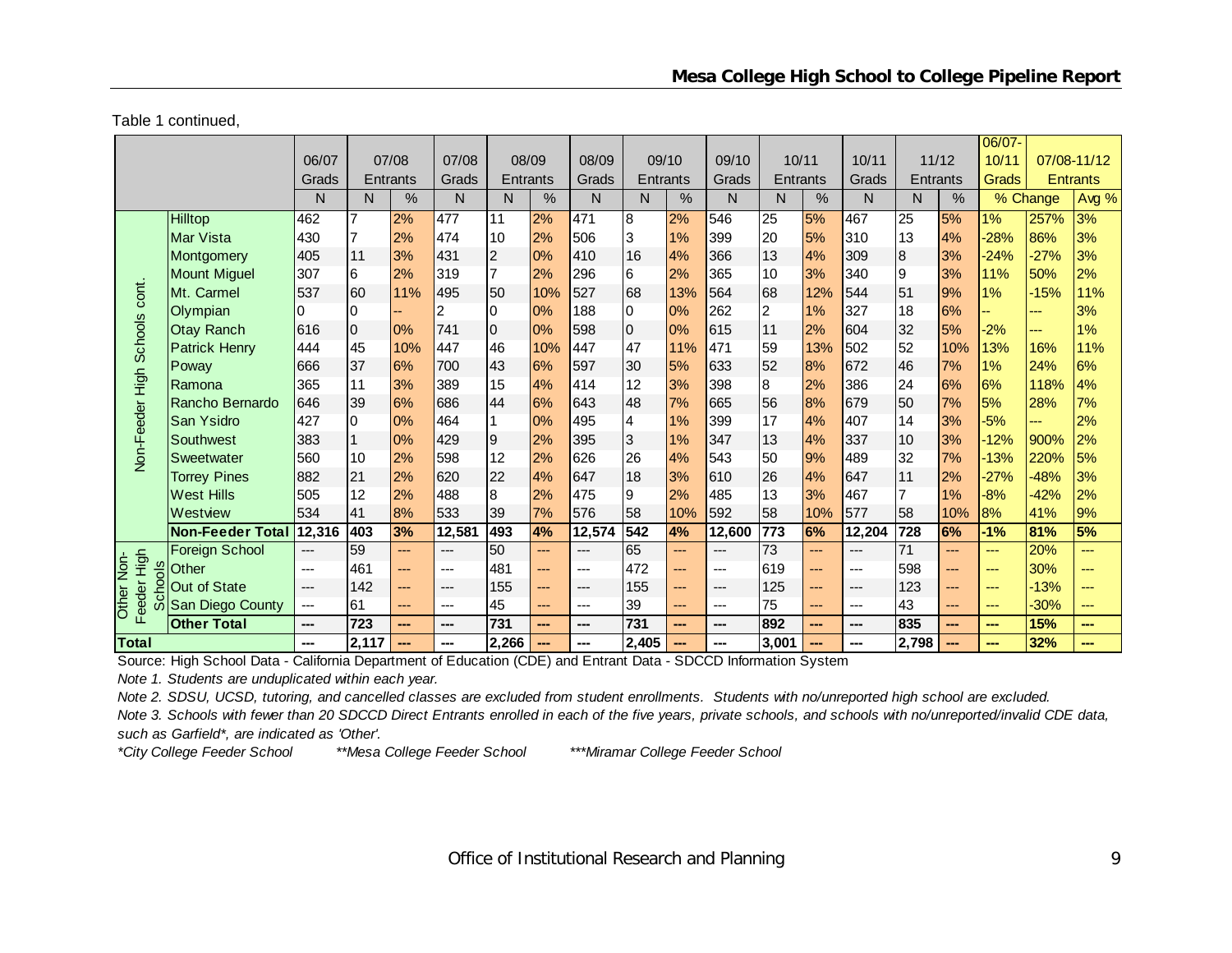#### **High School GPA of Direct to College High School Graduates**

|                                         | 07/08    | 08/09    | 09/10    | 10/11    | 11/12           | <b>Five-Year</b> | 07/08-11/12 |
|-----------------------------------------|----------|----------|----------|----------|-----------------|------------------|-------------|
|                                         | Entrants | Entrants | Entrants | Entrants | <b>Entrants</b> | Avg/Total        | % Change    |
| $0.0 - 1.5$                             | $0\%$    | 0%       | 0%       | $0\%$    | 0%              | 0%               | 0%          |
| $1.6 - 1.9$                             | 1%       | 2%       | 1%       | 1%       | $1\%$           | 1%               | 47%         |
| $2.0 - 2.5$                             | 24%      | 20%      | 21%      | 19%      | 21%             | 21%              | 14%         |
| $2.6 - 3.0$                             | 33%      | 34%      | 33%      | 34%      | 35%             | 34%              | 43%         |
| $3.1 - 3.5$                             | 29%      | 28%      | 28%      | 30%      | 29%             | 29%              | 35%         |
| Over 3.5                                | 14%      | 16%      | 17%      | 16%      | 14%             | 15%              | 34%         |
| <b>Total</b>                            | 100%     | 100%     | 100%     | 100%     | 100%            | 100%             | 32%         |
| Total N of GPA-Reporting Students 1,915 |          | 2,023    | 2,193    | 2,717    | 2,535           | 11,383           | 32%         |
|                                         |          |          |          |          |                 |                  |             |
| <b>Total N of All Students</b>          | 2,117    | 2,266    | 2,405    | 3,001    | 2,798           | 12,587           | 32%         |

Table 2. High School GPA of high school graduates who directly enroll at Mesa College

Source: SDCCD Information System

*Note. High School GPA is self-reported on students' college applications. On average, across five years 10% of students did not report their GPA.*

#### **Participation Rates of Concurrent Students**

Table 3. Percentage of concurrent seniors who re-enroll the subsequent year as college-only students

|                      |                                                                                                         |    |       |               |    |             |               |    |             |                |     |             |              |    |              | $06/07 -$        |        |             |
|----------------------|---------------------------------------------------------------------------------------------------------|----|-------|---------------|----|-------------|---------------|----|-------------|----------------|-----|-------------|--------------|----|--------------|------------------|--------|-------------|
|                      | 06/07                                                                                                   |    |       | 07/08         |    |             | 08/09         |    |             | 09/10          |     |             | 10/11        |    |              | 10/11            |        |             |
|                      | <b>Seniors</b>                                                                                          |    | 07/08 | Seniors       |    | 08/09       | Seniors       |    | 09/10       | <b>Seniors</b> |     | 10/11       | Seniors      |    | 11/12        | <b>Seniors</b>   |        | 07/08-11/12 |
|                      | (Concur) Re-Enroll (Concur) Re-Enroll (Concur) Re-Enroll (Concur) Re-Enroll (Concur) Re-Enroll (Concur) |    |       |               |    |             |               |    |             |                |     |             |              |    |              |                  |        | Re-Enroll   |
|                      | N                                                                                                       |    | $\%$  |               | N  | $\%$        | N             | N. | $\%$        | N              | N   | $\%$        | N            | N  | %            | % Change         |        | Avg %       |
| <b>Feeder Total</b>  | 968                                                                                                     |    |       | 156 16% 1,006 |    | 175 17% 974 |               |    | 193 20% 818 |                |     | 153 19% 728 |              |    |              | $131$ 18% $-25%$ | $-16%$ | 18%         |
| Non-Feeder Total 166 |                                                                                                         | 14 | 8%    | 361           | 24 | 7%          | <b>1417</b>   | 21 | 5%          | <b>390</b>     | l28 | 7%          | 427          | 14 | 3%           | 157%             | 10%    | 6%          |
| <b>Grand Total</b>   | 1,134                                                                                                   |    |       | 170 15% 1,367 |    |             | 199 15% 1,391 |    |             | 214 15% 1,208  | 181 |             | $15\%$ 1,155 |    | $145$ 13% 2% |                  | l-15%  | 15%         |

Source: SDCCD Information System

*Note 1. The concurrent student cohort comprises self-reported seniors. Re-enrollment counts exclude students who continue as concurrent students.* 

*Note 2. Students are unduplicated within each year. SDSU, UCSD, tutoring, and cancelled classes are excluded from student enrollments.*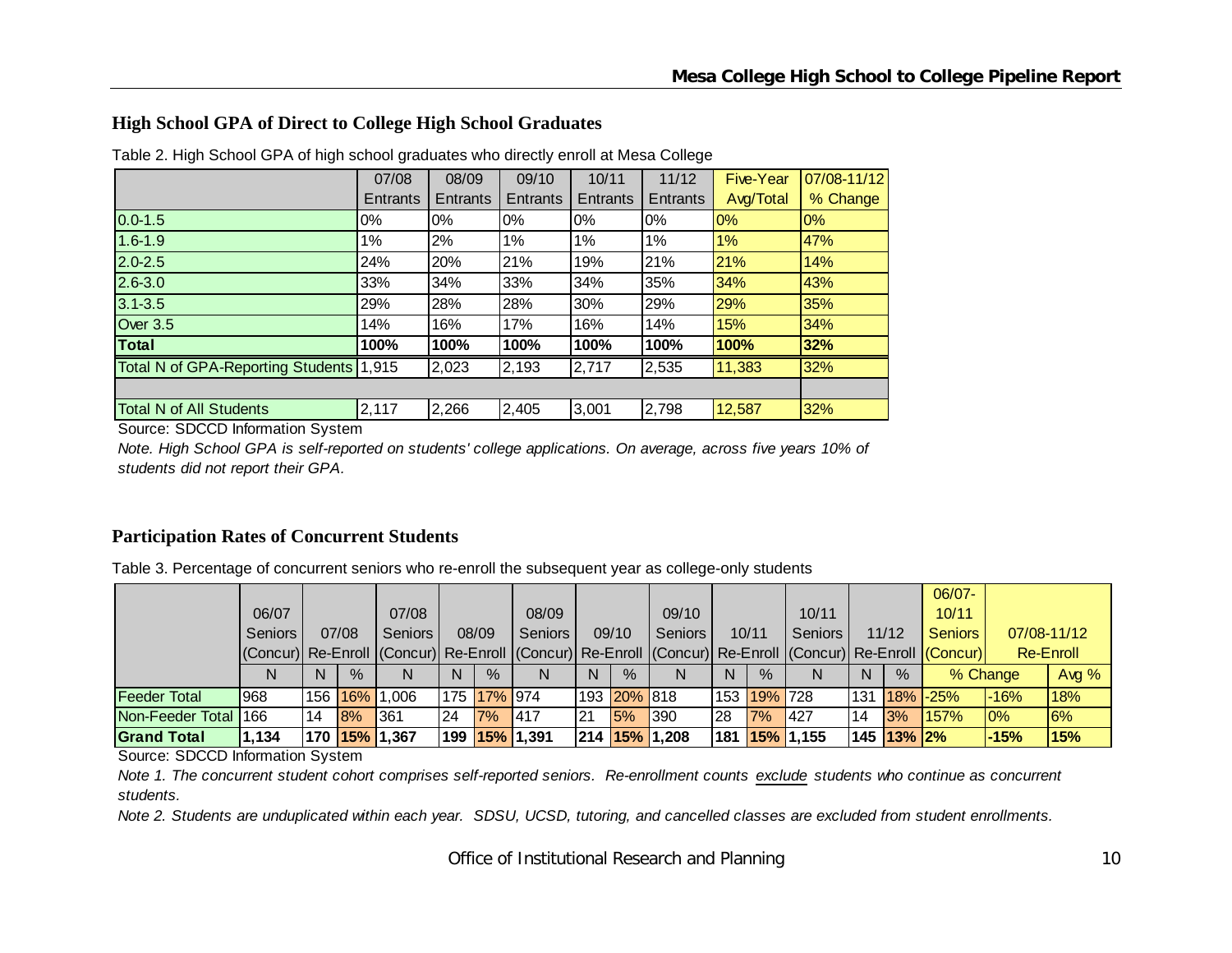# **Section II: Student Characteristics and Enrollments**

This section describes different student characteristics and enrollment patterns among first-time to college high school graduates. Unless otherwise noted, student trends are measured over five years, from 2007/08 to 2011/12.

Headcount, gender, ethnicity, first generation to college, and student educational goals of the **first-time to college high school graduates** are measured (see Table 4). Note that the count of students is an unduplicated headcount. The number of units attempted (in rows) by the number of units earned (in columns) across five years are displayed among first-time to college high school graduates in Table 5. The longitudinal annual persistence of the Fall 2006 to Fall 2010 cohorts of first-time to college high school graduates are displayed in Table 6.

#### **Highlight of the Findings**

- Twenty-nine percent of the 2011/12 first-time to college high school graduates reported that they were the first generation of college-going students in their family (see Table 4). This is comparable to the five-year average of 26%.
- In terms of ethnic composition, in 2011/12, first-time to college high school graduates were 40% Latino, 29% White, 11% Asian/Pacific Islander, 8% Other ethnicity, 6% African American, 4% Filipino, and less than 1% were American Indian (see Table 4). The proportion of Latino students in 2011/12 (40%) is higher than the five-year average (32%), and the percentage of White students in 2011/12 (29%) is lower than the five-year average (35%).
- In 2011/12, over half of the first-time to college high school graduates cited transfer, either with or without their AA/AS, as their educational goal (54%; comparable to the five-year average of 51%; see Table 4).
- In 2011/12, 69% of the first-time to college high school graduates who enrolled in 0.1-2.9 units completed the total number of units (lower than the five-year average of 74%; see Table 5). Fewer than half of the students who enrolled in 6.0-8.9 units (45%; comparable to the five-year average of 44%) and 9.0-11.9 units (45%; higher than the five-year average of 40%) completed the total number of units.
- 0 Nearly three out of four (73%) first-time to college high school graduates at Mesa College persisted from the Fall 2010 term to the following spring term and half (50%) annually persisted to a second fall term, which is comparable to the five-year average term-to-term (72%) and annual (50%) persistence of first-time to college graduates (see Table 6).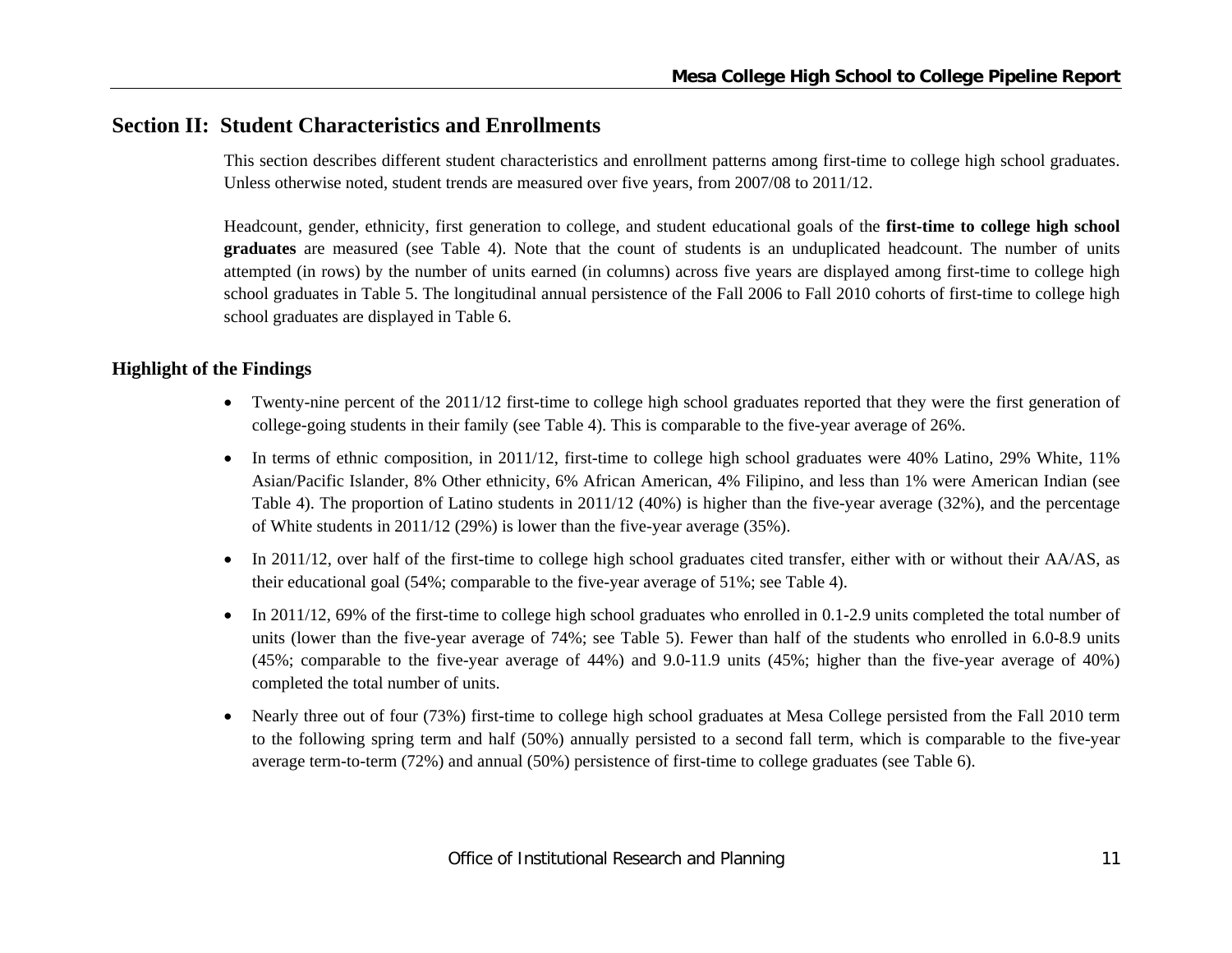#### **Student Profile**

| Table 4. Headcount, gender, ethnicity, first generation to college, and educational goal |  |  |  |  |  |  |  |  |  |  |
|------------------------------------------------------------------------------------------|--|--|--|--|--|--|--|--|--|--|
|------------------------------------------------------------------------------------------|--|--|--|--|--|--|--|--|--|--|

|                                       |                  |         |                         |         |                  | Total/               | 07/08-11/12 |
|---------------------------------------|------------------|---------|-------------------------|---------|------------------|----------------------|-------------|
|                                       | 2007/08          | 2008/09 | 2009/10                 | 2010/11 | 2011/12          | <b>Five-Year Avg</b> | % Change    |
| <b>Total N of Students</b>            | 1,896            | 1,899   | 1,991                   | 2,491   | 2,542            | 10,819               | 34%         |
|                                       |                  |         | Gender                  |         |                  |                      |             |
| Female                                | 44%              | 48%     | 47%                     | 48%     | 45%              | 47%                  | 36%         |
| <b>Male</b>                           | 56%              | 52%     | 53%                     | 51%     | 55%              | 53%                  | 32%         |
| <b>Unreported</b>                     | 0%               | $0\%$   | $0\%$                   | 0%      | $\overline{0\%}$ | 0%                   |             |
|                                       |                  |         | Ethnicity               |         |                  |                      |             |
| African American                      | 8%               | 7%      | 9%                      | 8%      | 6%               | 8%                   | 6%          |
| American Indian                       | 1%               | 1%      | 1%                      | 0%      | 0%               | 1%                   | $-65%$      |
| Asian/Pacific Islander                | 13%              | 11%     | 13%                     | 10%     | 11%              | 11%                  | 17%         |
| Filipino                              | 3%               | 5%      | 4%                      | 4%      | 4%               | 4%                   | 57%         |
| Latino                                | 24%              | 25%     | 28%                     | 38%     | 40%              | 32%                  | 121%        |
| White                                 | 41%              | 41%     | 36%                     | 31%     | 29%              | 35%                  | $-6%$       |
| Other                                 | 3%               | 3%      | 5%                      | 7%      | 8%               | 5%                   | 304%        |
| Unreported                            | 7%               | 7%      | 5%                      | 1%      | $1\%$            | 4%                   | $-79%$      |
|                                       |                  |         | <b>First Generation</b> |         |                  |                      |             |
| <b>First Generation</b>               | 25%              | 25%     | 25%                     | 27%     | 29%              | 26%                  | 60%         |
| <b>Not First Generation</b>           | 75%              | 75%     | 75%                     | 73%     | 71%              | 74%                  | 26%         |
|                                       |                  |         | <b>Educational Goal</b> |         |                  |                      |             |
| 4 Yr College Student                  | 13%              | 14%     | 13%                     | 13%     | 13%              | 13%                  | 37%         |
| <b>AA/AS w/out Transfer</b>           | 3%               | 3%      | 5%                      | 5%      | 5%               | 4%                   | 118%        |
| <b>BA/BS after Completing AA/AS</b>   | 42%              | 40%     | 41%                     | 43%     | 46%              | 42%                  | 47%         |
| <b>BA/BS w/out Completing AA/AS</b>   | 10%              | 10%     | 9%                      | 10%     | 8%               | 9%                   | 10%         |
| <b>Basic Skills Improvement</b>       | $\overline{0\%}$ | 0%      | $0\%$                   | 0%      | 1%               | 1%                   | 200%        |
| Certificate/License Maintenance       | 1%               | 1%      | 1%                      | 2%      | 1%               | 1%                   | 40%         |
| <b>Current Job/Career Advancement</b> | 1%               | 1%      | 0%                      | 0%      | 0%               | 0%                   | $-38%$      |
| <b>Educational Development</b>        | 0%               | 1%      | $1\%$                   | 1%      | 1%               | 1%                   | 150%        |
| <b>HS Diploma/GED Certificate</b>     | $1\%$            | $1\%$   | $1\%$                   | 0%      | 1%               | 1%                   | 30%         |
| <b>New Career Preparation</b>         | 8%               | 7%      | 7%                      | 8%      | 7%               | 7%                   | 17%         |
| Non-Credit to Credit Transition       | 0%               | $0\%$   | $\overline{0\%}$        | 0%      | $\overline{0\%}$ | $\overline{0\%}$     | $-25%$      |
| Voc Cert/Degree w/out Transfer        | 1%               | 1%      | 1%                      | 1%      | 1%               | 1%                   | 9%          |
| <b>Undecided</b>                      | 20%              | 21%     | 20%                     | 18%     | 16%              | 19%                  | 10%         |
| Unreported                            | 0%               | $0\%$   | $\overline{0\%}$        | 0%      | $\overline{0\%}$ | 0%                   | $-50%$      |

Source: SDCCD Information System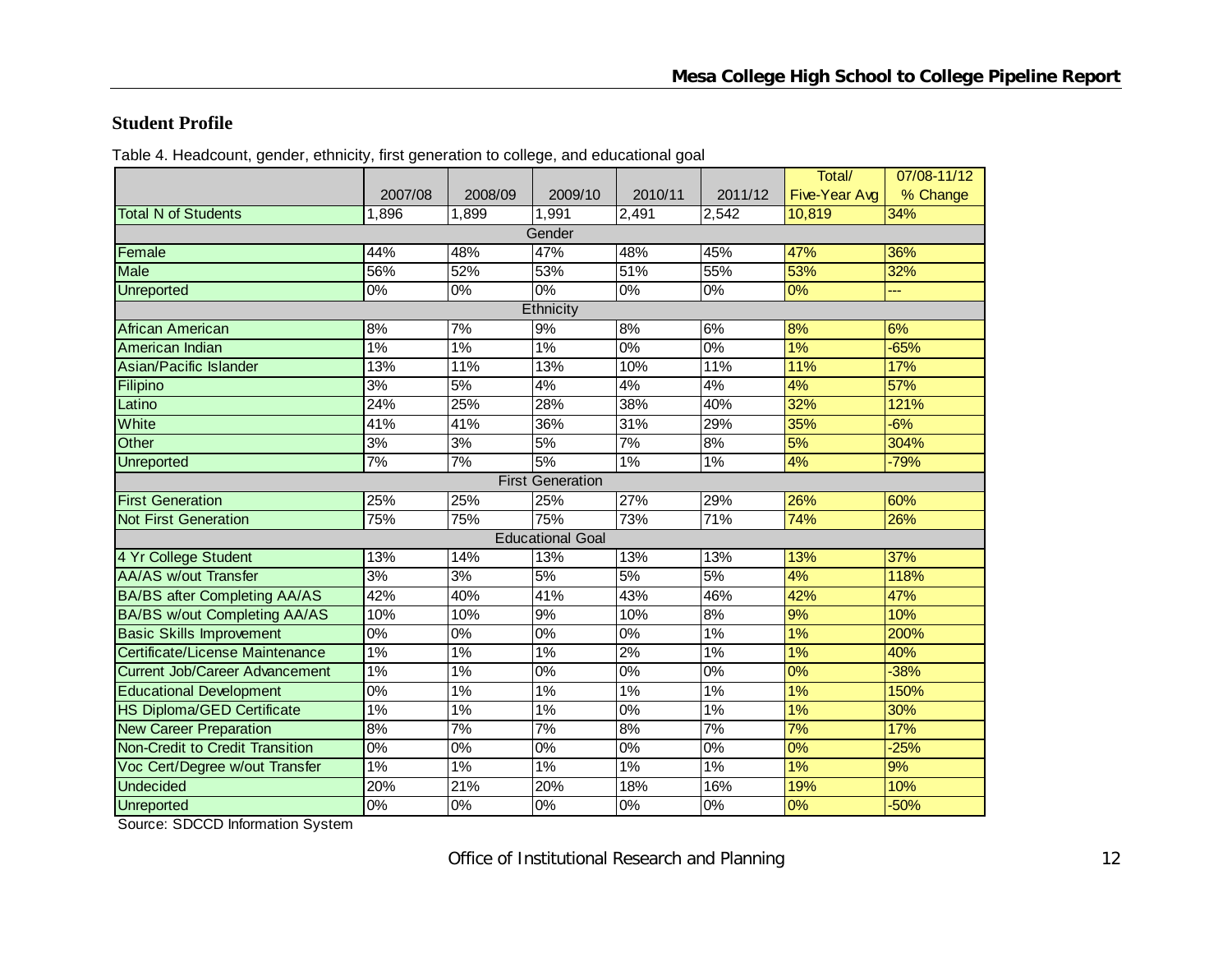# **Units Attempted/Earned**

Table 5. Units attempted by units earned

|                        |                   |                          |         | <b>Units Earned</b> |              |              |              |              |
|------------------------|-------------------|--------------------------|---------|---------------------|--------------|--------------|--------------|--------------|
|                        |                   |                          |         | $0.1 - 2.9$         | $3.0 - 5.9$  | $6.0 - 8.9$  | $9.0 - 11.9$ | $12.0 +$     |
|                        |                   |                          | 0 Units | <b>Units</b>        | <b>Units</b> | <b>Units</b> | <b>Units</b> | <b>Units</b> |
|                        |                   | 0.1 - 2.9 Units          | 19%     | 81%                 |              |              |              |              |
|                        |                   | 3.0 - 5.9 Units          | 38%     | 2%                  | 60%          |              |              |              |
|                        | 2007/08           | 6.0 - 8.9 Units          | 32%     | 2%                  | 27%          | 38%          |              |              |
|                        |                   | 9.0 - 11.9 Units         | 21%     | 2%                  | 20%          | 24%          | 33%          |              |
|                        |                   | $12.0 +$ Units           | 9%      | 0%                  | 8%           | 12%          | 22%          | 48%          |
|                        |                   | 0.1 - 2.9 Units          | 26%     | 74%                 |              |              |              |              |
|                        |                   | 3.0 - 5.9 Units          | 40%     | 4%                  | 56%          |              |              |              |
|                        | 2008/09           | 6.0 - 8.9 Units          | 29%     | 2%                  | 24%          | 45%          |              |              |
|                        |                   | 9.0 - 11.9 Units         | 20%     | 3%                  | 21%          | 20%          | 37%          |              |
|                        |                   | $12.0 +$ Units           | 9%      | 1%                  | 8%           | 11%          | 18%          | 53%          |
|                        |                   | 0.1 - 2.9 Units          | 26%     | 74%                 |              |              |              |              |
|                        |                   | 3.0 - 5.9 Units          | 35%     | 1%                  | 64%          |              |              |              |
|                        | 2009              | 6.0 - 8.9 Units          | 28%     | 1%                  | 27%          | 44%          |              |              |
| <b>Units Attempted</b> |                   | 9.0 - 11.9 Units         | 17%     | 2%                  | 13%          | 26%          | 41%          |              |
|                        |                   | $12.0 +$ Units           | 10%     | 1%                  | 8%           | 12%          | 18%          | 51%          |
|                        |                   | 0.1 - 2.9 Units          | 27%     | 73%                 |              |              |              |              |
|                        |                   | 3.0 - 5.9 Units          | 32%     | 3%                  | 66%          |              |              |              |
|                        | ð                 | 6.0 - 8.9 Units          | 27%     | 2%                  | 25%          | 46%          |              |              |
|                        | $\overline{5}$    | 9.0 - 11.9 Units         | 16%     | 1%                  | 20%          | 21%          | 42%          |              |
|                        |                   | $12.0 +$ Units           | 8%      | 1%                  | 7%           | 10%          | 20%          | 54%          |
|                        |                   | 0.1 - 2.9 Units          | 31%     | 69%                 |              |              |              |              |
|                        | $\mathbf{\Omega}$ | 3.0 - 5.9 Units          | 40%     | 3%                  | 57%          |              |              |              |
|                        |                   | 6.0 - 8.9 Units          | 25%     | 2%                  | 28%          | 45%          |              |              |
|                        | $\overline{5}$    | 9.0 - 11.9 Units         | 17%     | 2%                  | 15%          | 22%          | 45%          |              |
|                        |                   | $12.0 +$ Units           | 6%      | 1%                  | 7%           | 15%          | 20%          | 51%          |
|                        |                   | <b>Five-Year Average</b> |         | 74%                 | 61%          | 44%          | 40%          | 51%          |
|                        |                   | 07/08-11/12 % Change     |         | 6%                  | 30%          | 71%          | 110%         | 28%          |

Source: SDCCD Information System

*Note. Tutoring and non-graded courses were excluded. Percent change was based on counts.*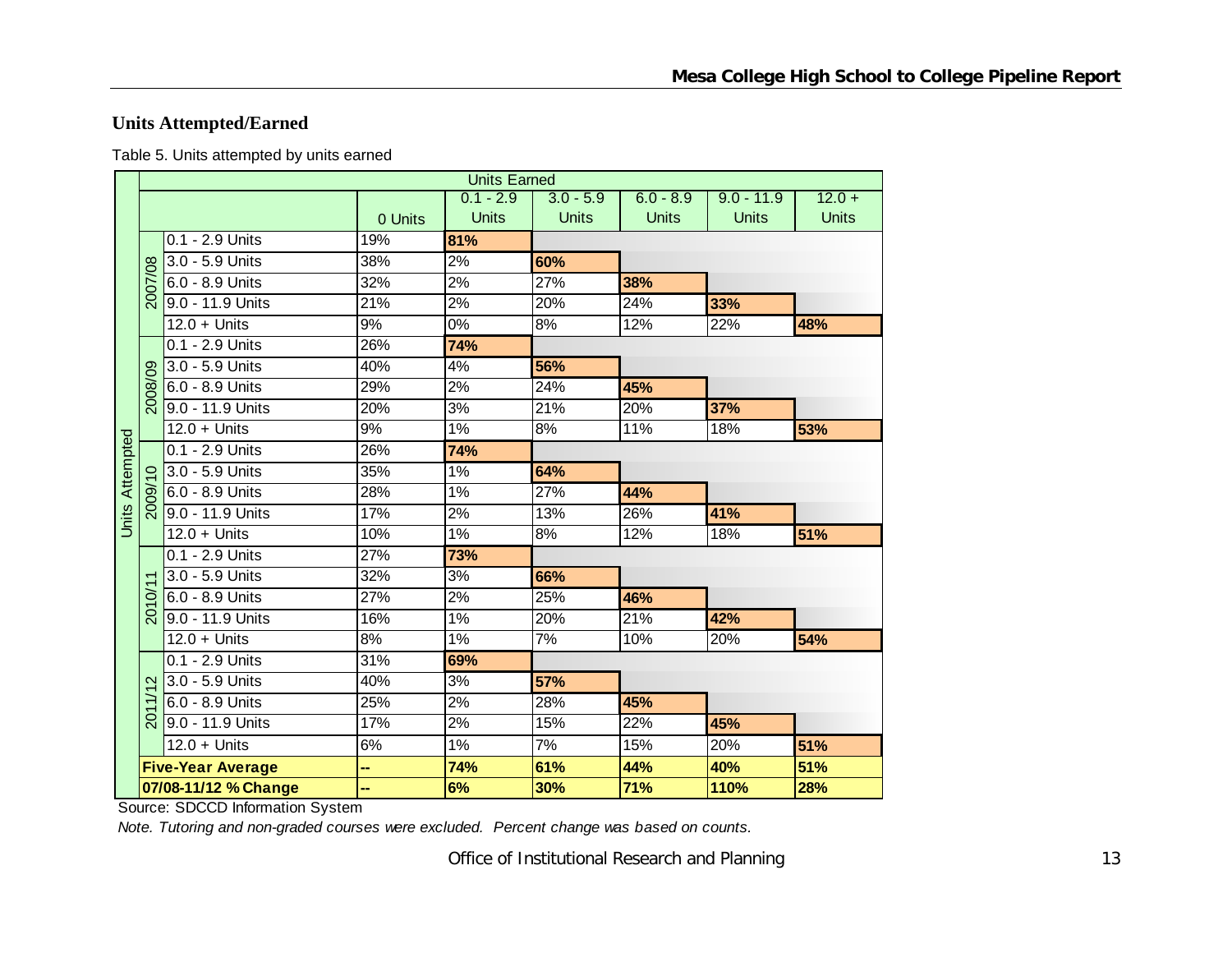#### **Persistence**

Table 6. Term and annual persistence

| <b>First Fall Term</b>     |       |       |     |       | Persisted to Spring Term   Persisted to 2nd Fall Term |
|----------------------------|-------|-------|-----|-------|-------------------------------------------------------|
| 2006                       | 1,177 | 825   | 70% | 575   | 49%                                                   |
| 2007                       | 1,250 | 871   | 70% | 569   | 46%                                                   |
| 2008                       | 1.241 | 904   | 73% | 633   | 51%                                                   |
| 2009                       | 1,290 | 957   | 74% | 682   | 53%                                                   |
| 2010                       | 1,710 | 1,252 | 73% | 849   | 50%                                                   |
| <b>Total/Five-Year Avg</b> | 6,668 | 4,809 | 72% | 3,308 | 50%                                                   |

Source: SDCCD Information System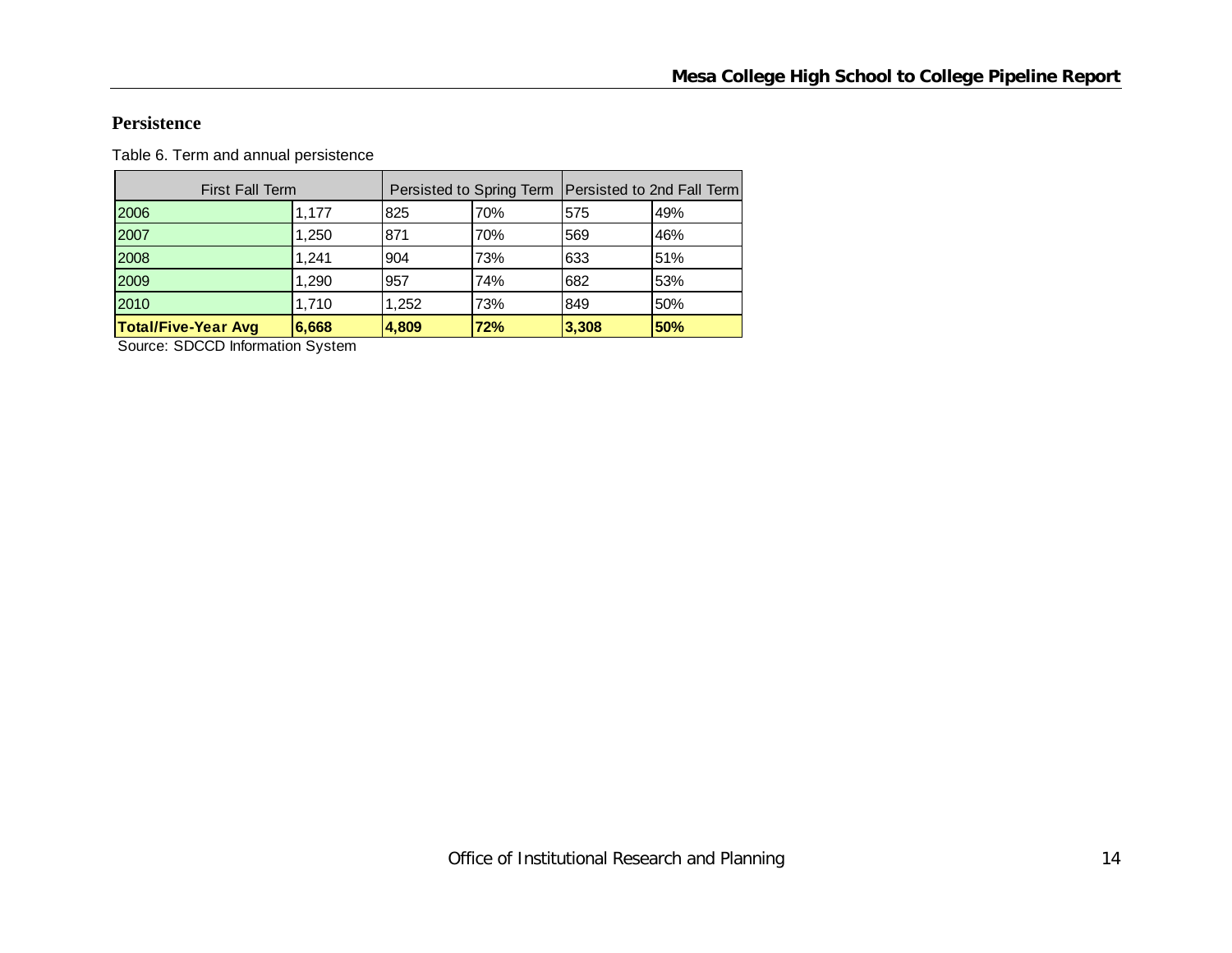## **Section III: College Placement of Incoming Students**

The assessment tests used in the San Diego Community College District help determine which levels of English and math courses would offer students the greatest opportunities for learning, academic challenge, and success. Students are encouraged to take the assessment tests as they matriculate in the college. Beginning with a pilot in Fall 2010, SDCCD now also accepts select standardized tests (i.e., SAT, ACT, EAP, EPT, and ELM) as an alternative measure to determine skill levels that qualify students to enroll in specified English and math courses. This section summarizes which course levels (e.g., transfer level, Associate degree-level, basic skills, ESOL level 40, 30, etc.) first-time to college high school graduates qualified to enroll in for reading, writing, math, and ESOL courses based on their originally recorded assessment-based skill level (see Tables 7-10).

Student placement trends are measured over three years, from 2009/10 to 2011/12 among students that applied to Mesa College (placement data are not tied to enrollment information). Note that changes were made within the English and math course sequences; however, data are represented by current placement level categories.

#### **Highlight of the Findings**

- A majority of the first-time to college high school graduates tested in reading, writing, and math in 2011/12 (75%, 75%, and 77%; see Tables 7-9). Overall, the percentages of students testing in reading, writing, and math declined between 2009/10 and 2010/11 and then peaked in 2011/12, likely a result of temporary changes that took place at Mesa that affected access and demand.
- $\bullet$  In 2011/12, over half (53%) of the first-time to college high school graduates who tested in reading placed at the transfer/Associate level and 39% placed at basic skills (comparable to the three-year averages of 52% and 39%, respectively; see Table 7).
- $\bullet$ In 2011/12, the majority of first-time to college high school graduates who tested in writing placed at basic skills (67%; comparable to the three-year average of 65%; see Table 8).
- $\bullet$ The majority of first-time to college high school graduates who tested in math in 2011/12 placed at basic skills (61%; comparable to the three-year average of 60%; see Table 9).
- $\bullet$  In 2011/12 among first-time to college high school graduates who tested in ESOL, over half of the students placed four to five levels below English transfer level (ESOL levels 19 and 20, 52%), which is higher than the three-year average of 42% (see Table 10).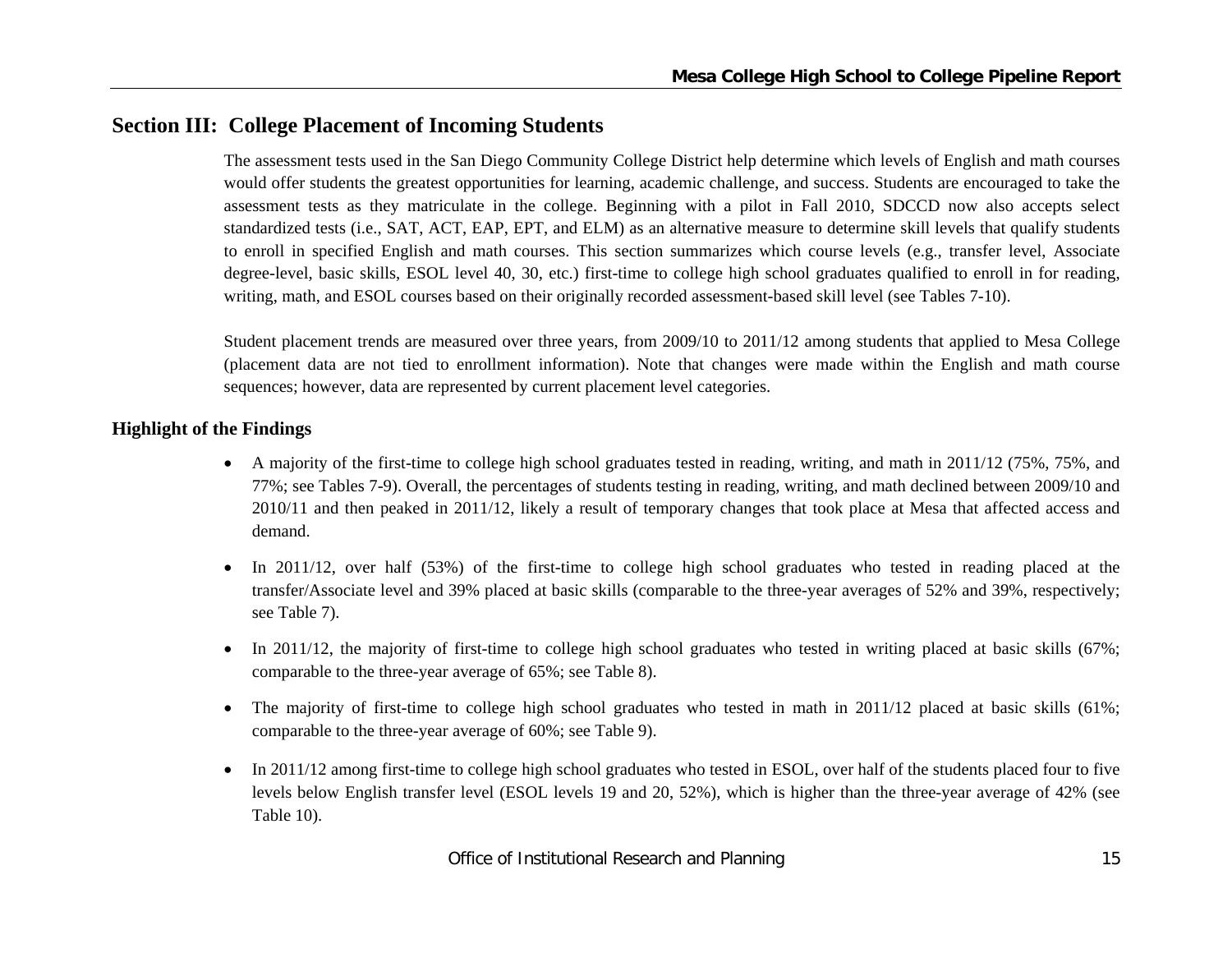#### **Reading and Writing Placement**

#### Table 7. Reading placement

|                                         |                              |       | 2009/10 |       | 2010/11 |       | 2011/12 |                | 2009/10 - 2011/12 |          |
|-----------------------------------------|------------------------------|-------|---------|-------|---------|-------|---------|----------------|-------------------|----------|
|                                         |                              | N     | %       | N     | %       | N     | %       | <b>Total N</b> | Avg $%$           | % Change |
|                                         | <b>Total Tested</b>          | 1,465 | 69%     | 1,584 | 63%     | 1,843 | 75%     | 4,892          | <b>69%</b>        | 26%      |
| No-Test<br>Test                         | No Placement                 | 659   | 31%     | 926   | 37%     | 603   | 25%     | 2,188          | 31%               | $-8%$    |
|                                         | <b>Total Students</b>        | 2,124 | 100%    | 2,510 | 100%    | 2,446 | 100%    | 7,080          | 100%              | 15%      |
|                                         |                              |       |         |       |         |       |         |                |                   |          |
| ৳                                       | Transfer/Associate Level     | 737   | 50%     | 840   | 53%     | 969   | 53%     | 2,546          | 52%               | 31%      |
| <b>Nho</b><br>Test                      | <b>Basic Skills</b>          | 588   | 40%     | 602   | 38%     | 721   | 39%     | 1,911          | 39%               | 23%      |
| σ                                       | <b>Need English Advising</b> | 114   | 8%      | 120   | 8%      | 117   | 6%      | 351            | 7%                | 3%       |
| Distribution<br><b>Students</b><br>Took | <b>Take ESOL Test</b>        | 26    | 2%      | 22    | 1%      | 36    | 2%      | 84             | 2%                | 38%      |
|                                         | <b>Total Tested</b>          | 1,465 | 100%    | 1,584 | 100%    | 1,843 | 100%    | 4,892          | 100%              | 26%      |

Source: SDCCD Information System

*Note. Students are categorized as tested if they received a placement based on an SDCCD or other approved assessment test. For the purposes of this study, all others are recorded as No Placement.*

#### Table 8. Writing placement

|                                         |                              |            | 2009/10   |       | 2010/11 |       | 2011/12 |                | 2009/10 - 2011/12 |          |
|-----------------------------------------|------------------------------|------------|-----------|-------|---------|-------|---------|----------------|-------------------|----------|
|                                         |                              | N          | %         | N     | %       | N     | %       | <b>Total N</b> | Avg $%$           | % Change |
| est                                     | <b>Total Tested</b>          | ,465       | 69%       | 1.584 | 63%     | 1,843 | 75%     | 4,892          | 69%               | 26%      |
| Test<br>No-T                            | No Placement                 | 659        | 31%       | 926   | 37%     | 603   | 25%     | 2,188          | 31%               | $-8%$    |
|                                         | <b>Total Students</b>        | 2,124      | 100%      | 2,510 | 100%    | 2,446 | 100%    | 7,080          | 100%              | 15%      |
|                                         | Transfer/Associate Level     | <b>402</b> | 27%       | 401   | 25%     | 453   | 25%     | 1,256          | 26%               | 13%      |
| <b>MMO</b><br>৳<br>est                  |                              |            |           |       |         |       |         |                |                   |          |
| ⊢                                       | <b>Basic Skills</b>          | 923        | 63%       | 1.041 | 66%     | 1,237 | 67%     | 3,201          | 65%               | 34%      |
| ω                                       | <b>Need English Advising</b> | 114        | <b>8%</b> | 120   | 8%      | 117   | 6%      | 351            | 7%                | 3%       |
| Distribution<br><b>Students</b><br>Took | <b>Take ESOL Test</b>        | 26         | 2%        | 22    | $1\%$   | 36    | 2%      | 184            | 2%                | 38%      |
|                                         | <b>Total Tested</b>          | 1,465      | 100%      | 1,584 | 100%    | 1,843 | 100%    | 4,892          | 100%              | 26%      |

Source: SDCCD Information System

*Note. Students are categorized as tested if they received a placement based on an SDCCD or other approved assessment test. For the purposes of this study, all others are recorded as No Placement.*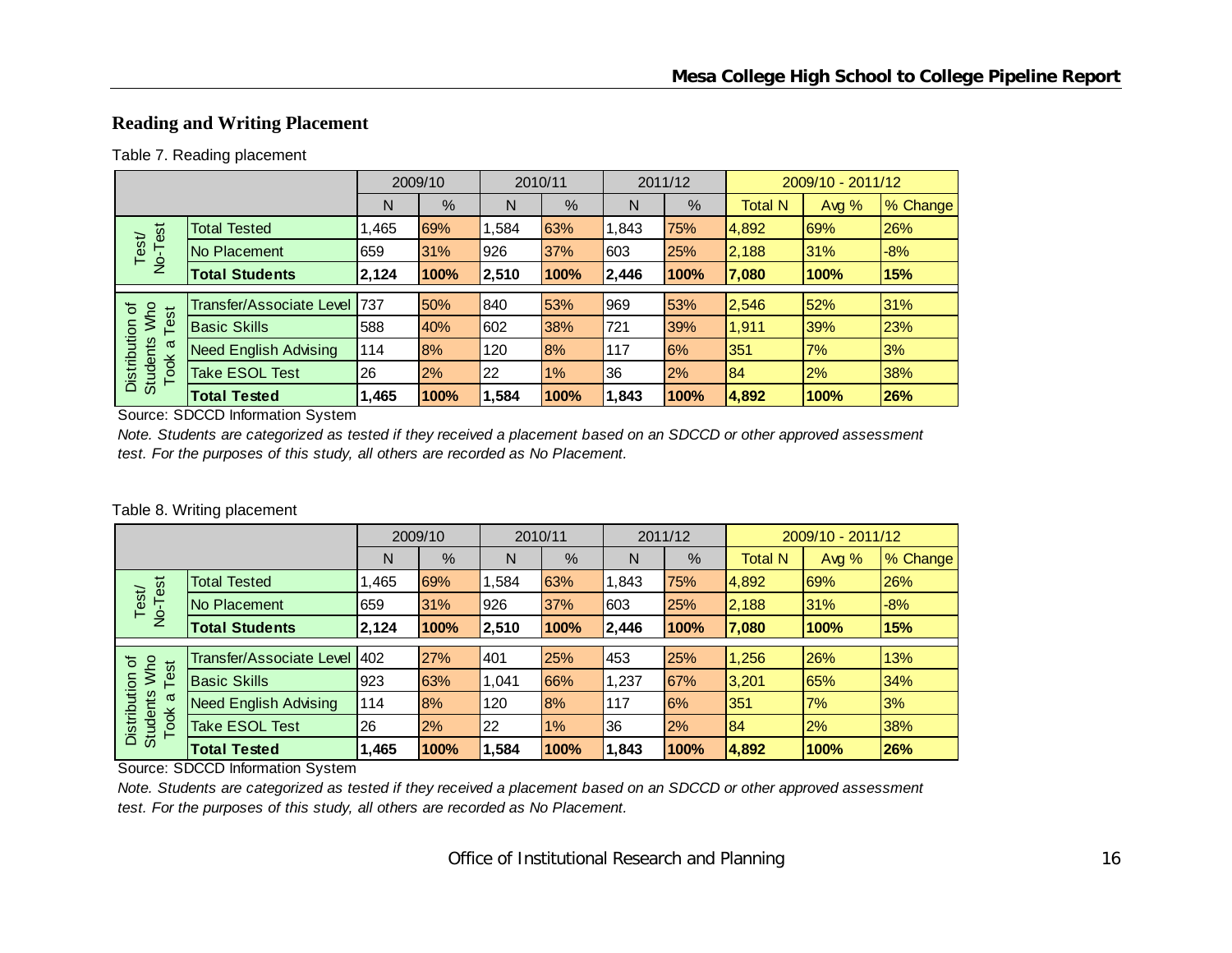#### **Math Placement**

Table 9. Math placement

|                                                |                        |       | 2009/10 |       | 2010/11 |       | 2011/12 |                | 2009/10 - 2011/12 |          |
|------------------------------------------------|------------------------|-------|---------|-------|---------|-------|---------|----------------|-------------------|----------|
|                                                |                        | N     | %       | N     | %       | N     | %       | <b>Total N</b> | Avg $%$           | % Change |
| est                                            | <b>Total Tested</b>    | 1,525 | 72%     | 1,641 | 65%     | ,886  | 77%     | 5,052          | 71%               | 24%      |
| Test<br>$\overline{2}$                         | No Placement           | 599   | 28%     | 869   | 35%     | 560   | 23%     | 2,028          | 29%               | $-7%$    |
|                                                | <b>Total Students</b>  | 2,124 | 100%    | 2,510 | 100%    | 2,446 | 100%    | 7,080          | 100%              | 15%      |
|                                                | <b>Transfer Level</b>  | 274   | 18%     | 334   | 20%     | 429   | 23%     | 1,037          | 21%               | 57%      |
| Who<br>'ত<br>est                               |                        |       |         |       |         |       |         |                |                   |          |
|                                                | <b>Associate Level</b> | 202   | 13%     | 224   | 14%     | 311   | 16%     | 737            | 15%               | 54%      |
| ω                                              | <b>Basic Skills</b>    | 896   | 59%     | 1,000 | 61%     | 1,143 | 61%     | 3,039          | 60%               | 28%      |
| Distribution<br><b>Students</b><br><b>Took</b> | Take Algebra Test      | 153   | 10%     | 83    | 5%      | 3     | 0%      | 239            | 5%                | $-98%$   |
|                                                | <b>Total Tested</b>    | 1,525 | 100%    | 1,641 | 100%    | 1,886 | 100%    | 5,052          | 100%              | 24%      |

Source: SDCCD Information System

*Note. Students are categorized as tested if they received a placement based on an SDCCD or other approved assessment test. For the purposes of this study, all others are recorded as No Placement.*

#### **ESOL Placement**

Table 10. ESOL placement

|                                                                         |                       | 2009/10 |      | 2010/11 |      | 2011/12 |      | 2009/10 - 2011/12 |       |          |
|-------------------------------------------------------------------------|-----------------------|---------|------|---------|------|---------|------|-------------------|-------|----------|
|                                                                         |                       | N       | %    | N       | %    | N       | $\%$ | <b>Total N</b>    | Avg % | % Change |
| est<br>Test/<br>$\overline{P}$                                          | <b>Total Tested</b>   | 60      | 3%   | 57      | 2%   | 69      | 3%   | 186               | 3%    | 15%      |
|                                                                         | No Placement          | 2,064   | 97%  | 2,453   | 98%  | 2,377   | 97%  | 6,894             | 97%   | 15%      |
|                                                                         | <b>Total Students</b> | 2,124   | 100% | 2,510   | 100% | 2,446   | 100% | 7,080             | 100%  | 15%      |
|                                                                         |                       |         |      |         |      |         |      |                   |       |          |
| <b>Mho</b><br>৳<br>Test<br>Distribution<br><b>Students</b><br>ω<br>Took | Level 40              | 19      | 32%  | 16      | 28%  | 12      | 17%  | 47                | 25%   | $-37%$   |
|                                                                         | Level 30              | 25      | 42%  | 16      | 28%  | 21      | 30%  | 62                | 33%   | $-16%$   |
|                                                                         | Level 20              | 11      | 18%  | 13      | 23%  | 16      | 23%  | 40                | 22%   | 45%      |
|                                                                         | Level 19              | 5       | 8%   | 12      | 21%  | 20      | 29%  | 37                | 20%   | 300%     |
|                                                                         | <b>Total Tested</b>   | 60      | 100% | 57      | 100% | 69      | 100% | 186               | 100%  | 15%      |

Source: SDCCD Information System

*Note. Students are categorized as tested if they received a placement based on an SDCCD or other approved assessment test. For the purposes of this study, all others are recorded as No Placement.*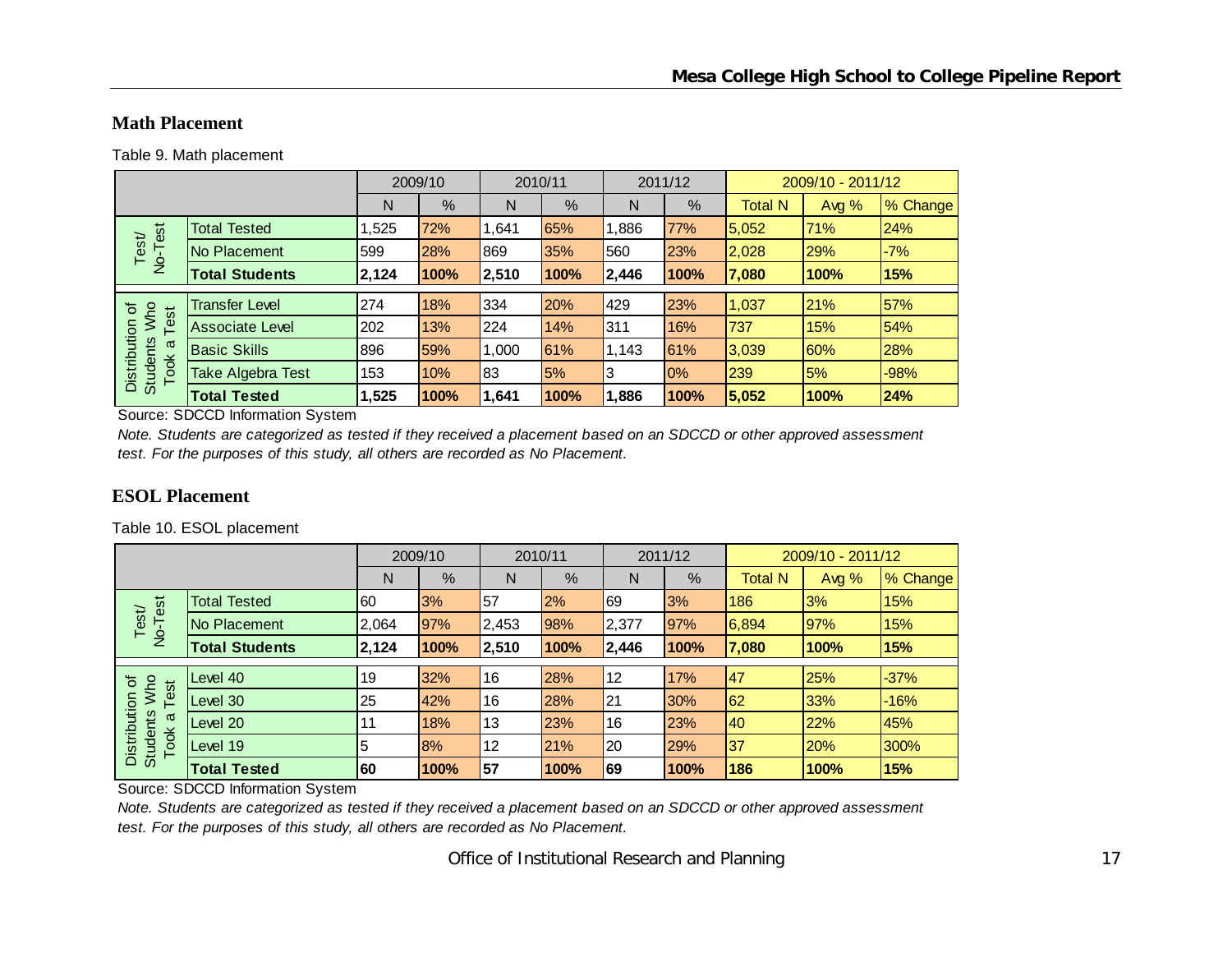# **Section IV: Course Enrollment by Placement**

This section longitudinally tracks Mesa College English and math enrollments by placement level among three first-time to college high school graduate cohorts (see Tables 11 and 12). First-time students who enrolled in a math or English sequence course past official census in Fall 2009, 2010, or 2011 were tracked through their first year (fall, spring, and summer). Data are represented by current placement level categories (see Figures 1 and 2 in the Course Sequences section) and only students who had recorded skill levels via SDCCD or other approved assessment tests were included. For English cohorts, students were excluded if they did not have skill levels in both reading and writing. Among students who took both tests but did not score in the same placement level, English placement level was measured at the highest placement (33% in Fall 2009, 35% in Fall 2010, and 34% in Fall 2011 placed at different reading and writing levels).

Among students who placed at the transfer or Associate levels, course enrollment was measured at or below their placement level. For those students who placed at the basic skills levels, course enrollment was measured at their placement level. For those students who placed below basic skills, course enrollment was measured at any placement level.

#### **Highlight of the Findings**

- Almost half (47%) of the Fall 2011 first-time to college high school graduates who placed in transfer/Associate level English enrolled in an English course at or below their placement level the end of their first year at Mesa College (less than the threeyear average of 54%; see Table 11). Of these students that placed in transfer/Associate English and enrolled in a course in 2011/12, over half (53%) took a course at their placement level.
- 0 Among Fall 2011 first-time to college high school graduates who placed in basic skills level reading or writing, nearly half (48%) enrolled in an English course at their placement level by the end of their first year at Mesa College (less than the threeyear average of 55%; see Table 11).
- $\bullet$  By the end of their first year at Mesa College, 56% of the Fall 2011 first-time to college high school graduates who placed in transfer level math enrolled in a math course at or below their placement level (less than the three-year average of 60%) and 57% of those who placed in Associate level math enrolled in a math course at or below their placement level (less than the three-year average of 64%; see Table 12). Of these students that placed in transfer or Associate level math and enrolled in a course in 2011/12, most (97%) took a math course at their placement level.
- $\bullet$  Sixty percent of the Fall 2011 first-time to college high school graduates who placed in basic skills level math enrolled in a math course at their placement level by the end of their first year (comparable to the three-year average of 61%; see Table 12).